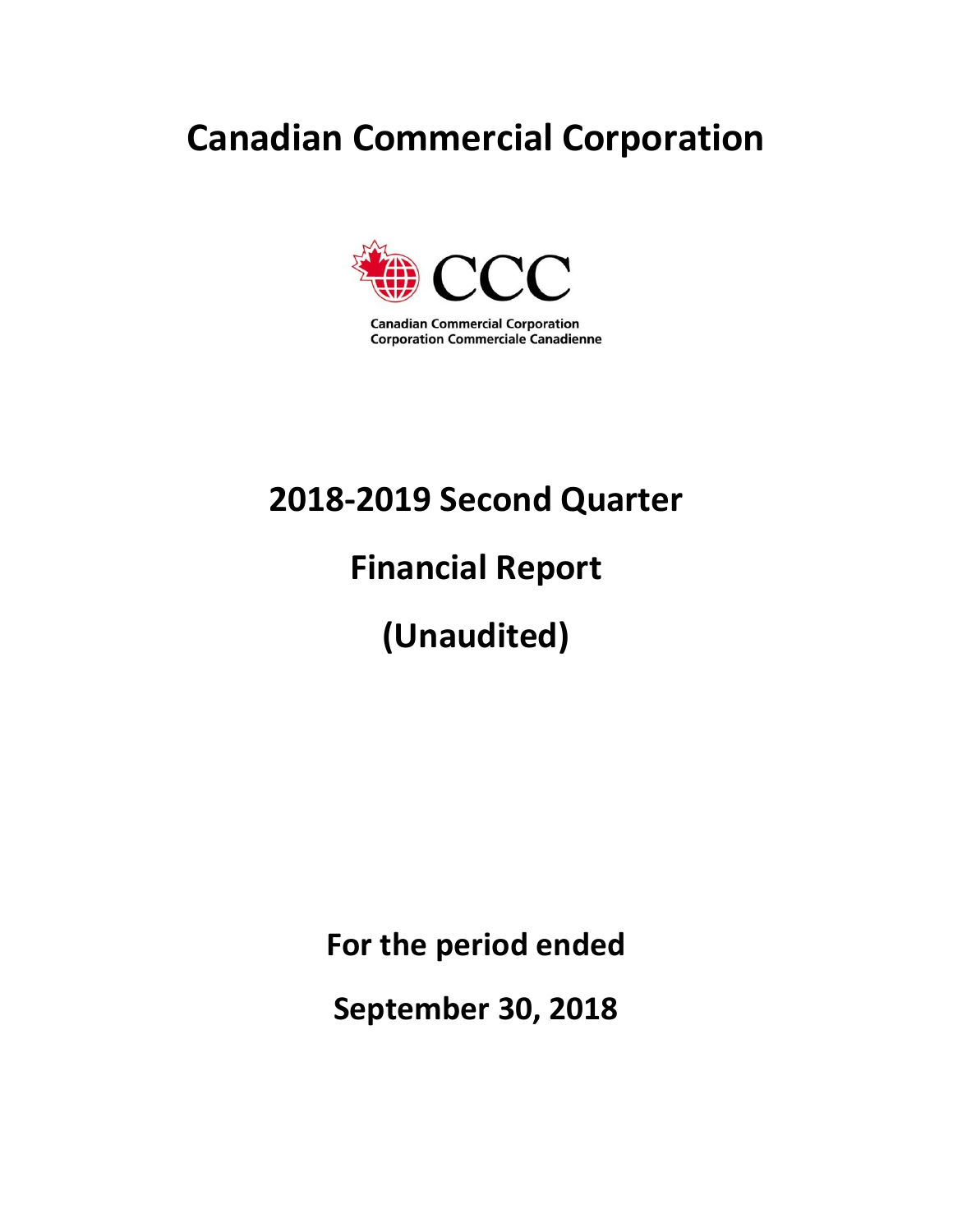# MANAGEMENT'S DISCUSSION AND ANALYSIS

# **BASIS OF PREPARATION**

This discussion and analysis was prepared in accordance with the Treasury Board Standard on Quarterly Financial Reports for Crown Corporations and is not intended to be a full Management Discussion and Analysis.

The following discussion and analysis of the operating results and financial position of the Canadian Commercial Corporation for the quarter ending September 30, 2018 should be read in conjunction with the enclosed unaudited condensed interim financial statements and notes as well as the Corporation's Annual Report for the year ended March 31, 2018.

The disclosures and information contained in the Canadian Commercial Corporation Annual Report for the year ended March 31, 2018 are also mostly applicable to the current quarter.

# **FINANCIAL HIGHLIGHTS**

CCC delivers government-to-government contracting services through two core lines of business:

- (1) International Commercial Business (ICB); and
- (2) Global Defence and Security (GDS), which includes the administration of the Canada-US Defence Production Sharing Agreement (DPSA)

In addition to its core business line operations, CCC performs activities related to sourcing and other Government of Canada priorities. This includes the maintenance and administration, on behalf of Global Affairs Canada, of trade development offices in China and providing sourcing services to Government of Canada departments.

Historically, large contracts have materially affected the Corporation's financial statements and have caused significant variations in certain year-over-year amounts on the Statement of Financial Position and the Statement of Comprehensive Income (Loss).

In late 2013-14, the Armoured Brigades Program (ABP), a historic multi-billion dollar 14-year contract, was signed for the supply of light armored vehicles and associated equipment, training and support services. Due to the magnitude of this contract, related transactions may result in significant variations from period-to-period on certain accounts. The accounts impacted would most notably be receivables, payables, advances to Canadian exporters and from foreign buyers and others, progress work by Canadian exporters and for foreign buyers as well as revenues.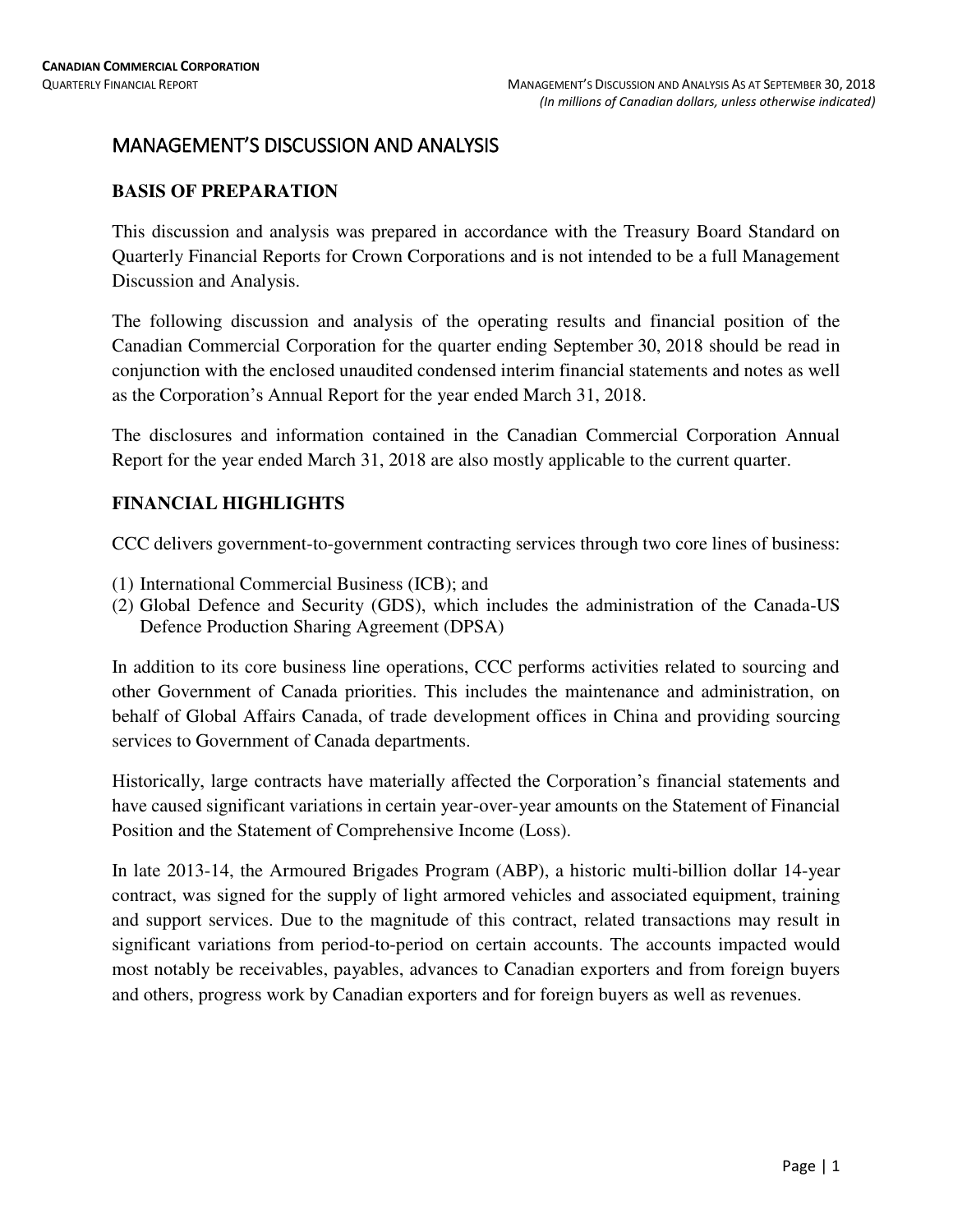A discussion of CCC's financial highlights for the three and six-month periods ended September 30, 2018 follows.

Note that financial results reported in the MD&A are rounded to the nearest million, while related percentages are based on numbers rounded to the nearest thousand, which can lead to differences due to rounding.

| <b>Summary</b><br>Net profit (loss) |     |       |               |            |                     | <b>FOR THE THREE MONTHS ENDED</b> |          |        |             | <b>FOR THE SIX MONTHS ENDED</b> |                                      |          |  |  |  |  |
|-------------------------------------|-----|-------|---------------|------------|---------------------|-----------------------------------|----------|--------|-------------|---------------------------------|--------------------------------------|----------|--|--|--|--|
| (in millions of dollars)            |     |       |               |            | <b>SEPTEMBER 30</b> |                                   |          |        |             | <b>SEPTEMBER 30</b>             |                                      |          |  |  |  |  |
|                                     |     | 2018  |               | 2017       | in net profit       | Increase (Decrease)               |          | 2018   | 2017        |                                 | Increase (Decrease)<br>in net profit |          |  |  |  |  |
| Revenues                            |     | 7.9   | <sup>\$</sup> | 5.9 \$     | 2.0                 | 34%                               | S        | 15.1   | \$12.3      | - \$                            | 2.8                                  | 22%      |  |  |  |  |
| Expenses                            |     | (7.0) |               | (7.5)      | 0.5                 | $7\%$                             |          | (15.0) | (15.7)      |                                 | 0.7                                  | 5%       |  |  |  |  |
| Net profit (loss)                   | \$. | 0.9   |               | $(1.6)$ \$ | 2.5                 | $> 100\%$                         | <b>S</b> | 0.1    | \$ (3.4) \$ |                                 | 3.5                                  | $>100\%$ |  |  |  |  |

# **STATEMENT OF COMPREHENSIVE INCOME (LOSS) DISCUSSION**

For the three month period ended September 30, 2018, the Corporation recorded a net profit of \$863 thousand from a combination of higher revenues and lower expenses. The higher revenues are due to higher fees for service recognised during the period. The reduction of administrative expenses, discussed in the administration expense section of the report also contributed to recording a net income when compared to the prior year's second quarter loss. The net profit for the three-month period ended September 30, 2018 was offset by the loss recorded in the first three months of 2018-19, resulting in a net profit of \$145 thousand for the six-month period.

# *REVENUES*

| <b>Revenues</b><br>(in millions of dollars)          |           |   | <b>FOR THE THREE MONTHS ENDED</b><br><b>SEPTEMBER 30</b> |          |                               |                          |            | <b>FOR THE SIX MONTHS ENDED</b> |             | <b>SEPTEMBER 30</b>           |          |                                 |
|------------------------------------------------------|-----------|---|----------------------------------------------------------|----------|-------------------------------|--------------------------|------------|---------------------------------|-------------|-------------------------------|----------|---------------------------------|
|                                                      | 2018      |   | 2017                                                     |          | <b>Increase</b><br>(Decrease) |                          | 2018       | 2017                            |             | <b>Increase</b><br>(Decrease) |          | $\%$ of<br><b>Total</b><br>2018 |
| Commercial trading transactions<br>- prime contracts | \$673.3   |   | \$<br>600.6                                              | <b>S</b> | 72.6                          | 12%                      | \$1,291.5  | \$.<br>1,229.4                  | \$          | 62.0                          | 5%       |                                 |
| Less: Cost of commercial trading                     |           |   |                                                          |          |                               |                          |            |                                 |             |                               |          |                                 |
| transactions<br>- prime contracts                    | (673.3)   |   | (600.6)                                                  |          | (72.6)                        | (12%)                    | (1.291.5)  | (1,229.4)                       |             | (62.0)                        | (5%)     |                                 |
| Fees for service                                     | 7.4       |   | 5.2                                                      |          | 2.2                           | 42%                      | 13.4       | 11.2                            |             | 2.2                           | 20%      | 88%                             |
| Other income                                         | 0.3       |   | 0.6                                                      |          | (0.3)                         | (58%)                    | 1.4        | 1.0                             |             | 0.4                           | 34%      | 9%                              |
| Finance income, net                                  | 0.2       |   | 0.2                                                      |          |                               | $\overline{\phantom{a}}$ | 0.2        | 0.3                             |             | (0.1)                         | (28%)    | $2\%$                           |
| Gain (Loss) on foreign exchange                      |           | - | (0.1)                                                    |          | 0.1                           | $>100\%$                 | 0.1        | (0.2)                           |             | 0.3                           | $>100\%$ | $1\%$                           |
| <b>Total Revenues</b>                                | \$<br>7.9 |   | 5.9<br>\$                                                | \$       | 2.0                           | 34%                      | \$<br>15.1 | \$<br>12.3                      | $\mathbf s$ | 2.8                           | $22\%$   | $100\%$                         |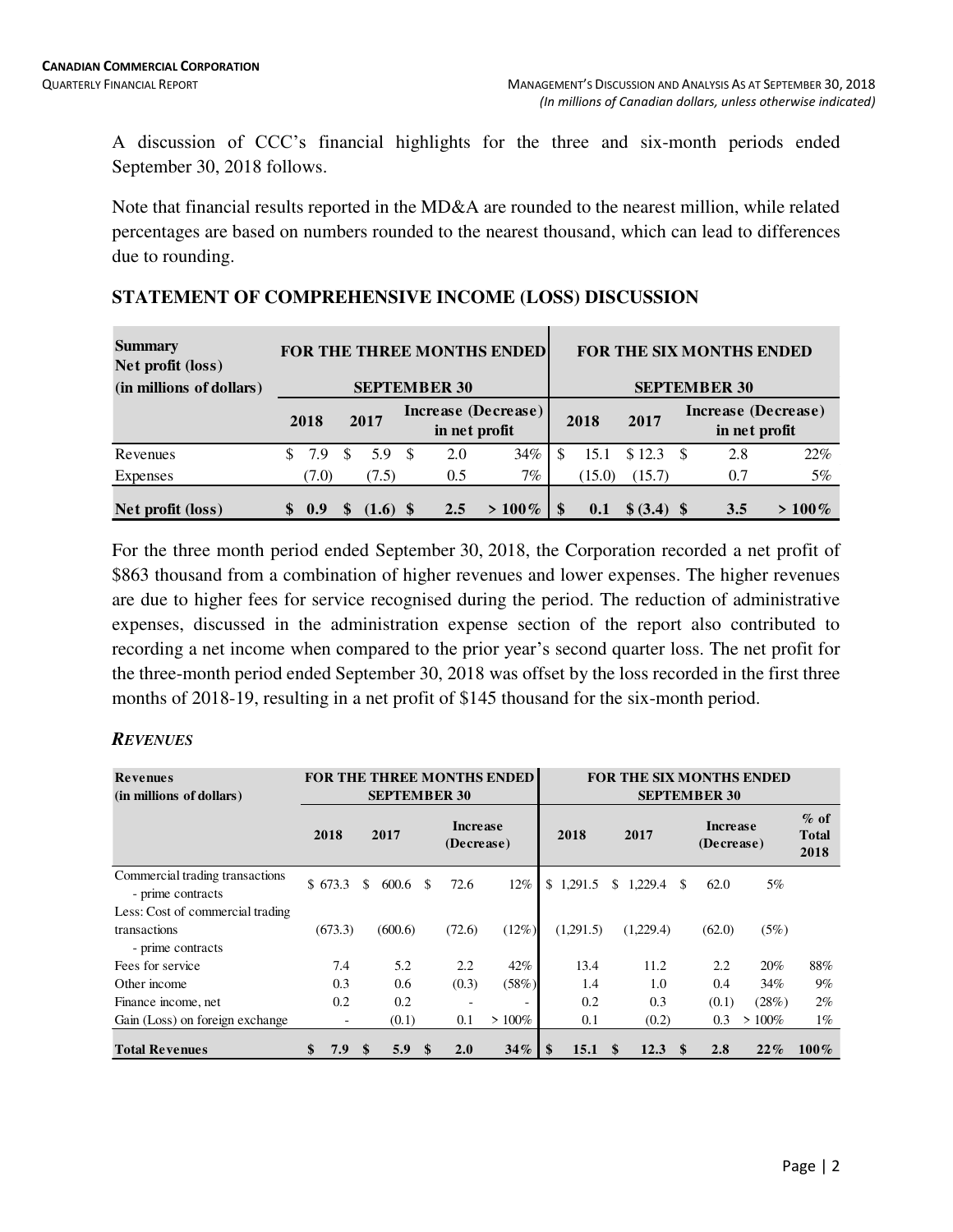For the three month period ended September 30, 2018, after offsetting commercial trading transactions with the cost of commercial trading transactions, total revenues were higher by \$2.0 or 34% compared to the prior year results. The six-month period result is an overall increase of \$2.8 or 22% in revenue compared to the same period last year. Of the \$15.1 recorded in the sixmonth period, \$7.9 or 52% is attributable to the last three months ended September 30, 2018. The six month increase in revenue compared to prior year is primarily attributable to an increase in fees for service, discussed in detail in the fees for service section of the report, as well as higher other income and foreign exchange gains realized.

Normal business activities of the Corporation include providing payments early at discounted amounts under certain terms and conditions to Canadian exporters prior to collecting from foreign buyers, which provides a source of other income for the Corporation. The amount of discounted payments provided to Canadian exporters can fluctuate from period to period.

| <b>Commercial Trading</b><br><b>Transactions (CTT)</b><br>(in millions of dollars) | FOR THE THREE MONTHS ENDED |     | <b>SEPTEMBER 30</b> |     |                               |        | <b>FOR THE SIX MONTHS ENDED</b><br><b>SEPTEMBER 30</b> |           |      |           |                        |        |          |                                |  |  |
|------------------------------------------------------------------------------------|----------------------------|-----|---------------------|-----|-------------------------------|--------|--------------------------------------------------------|-----------|------|-----------|------------------------|--------|----------|--------------------------------|--|--|
|                                                                                    | 2018                       |     | 2017                |     | <b>Increase</b><br>(Decrease) |        |                                                        | 2018      | 2017 |           | Increase<br>(Decrease) |        |          | $%$ of<br><b>Total</b><br>2018 |  |  |
| GDS:                                                                               |                            |     |                     |     |                               |        |                                                        |           |      |           |                        |        |          |                                |  |  |
| <b>DPSA</b>                                                                        | \$165.8                    | \$. | 196.0               | \$. | (30.2)                        | (15%)  | <sup>\$</sup>                                          | 327.5     | \$.  | 366.7     | \$                     | (39.2) | $(11\%)$ | 25%                            |  |  |
| Non-DPSA GDS                                                                       | 349.1                      |     | 293.2               |     | 55.9                          | 19%    |                                                        | 678.0     |      | 626.4     |                        | 51.6   | 8%       | 53%                            |  |  |
| <b>Total GDS</b>                                                                   | \$514.9                    | \$  | 489.2               | \$  | 25.7                          | $5\%$  |                                                        | \$1,005.5 | \$   | 993.1     | \$                     | 12.4   | $1\%$    | 78%                            |  |  |
| <b>ICB</b>                                                                         | 158.3                      |     | 111.4               |     | 46.9                          | 42%    |                                                        | 285.9     |      | 236.3     |                        | 49.6   | 21%      | 22%                            |  |  |
| <b>Total CTT</b>                                                                   | \$673.2                    | \$  | 600.6               | \$  | 72.6                          | $12\%$ |                                                        | \$1,291.4 |      | \$1,229.4 |                        | 62.0   | $5\%$    | $100\%$                        |  |  |

# *Commercial trading transactions*

Commercial trading transactions measure the value of goods or services delivered or progress work completed during the period. Since CCC acts as an international trade intermediary, revenues from commercial trading transactions on prime contracts are fully offset by the cost of commercial trading transactions on prime contracts.

For the three month period ended September 30, 2018, CCC generated an increase of \$72.6 or 12% in commercial trading transactions compared to the same period in the prior year. The total CTTs recorded in the first six months of 2018-19 was \$1.29 billion, of which 52.1% is attributable to the last three months. The overall increase of \$62.0 or 5% in commercial trading transactions in the six-month period compared to prior year is attributable to several factors.

The DPSA line of business had a decrease in activity of \$39.2 or 11% during the first six months of the year compared to prior year. Of this decrease, \$30.2 or 77% occurred in the last three months and can be attributed mainly to US Department of Defense contracts including light armoured vehicle projects. This type of fluctuation is considered part of the normal cycle of deliveries in this business line and is not expected to materially effect the annual results. The increased activity in the non-DPSA GDS and ICB lines of business for the three and six month periods is attributable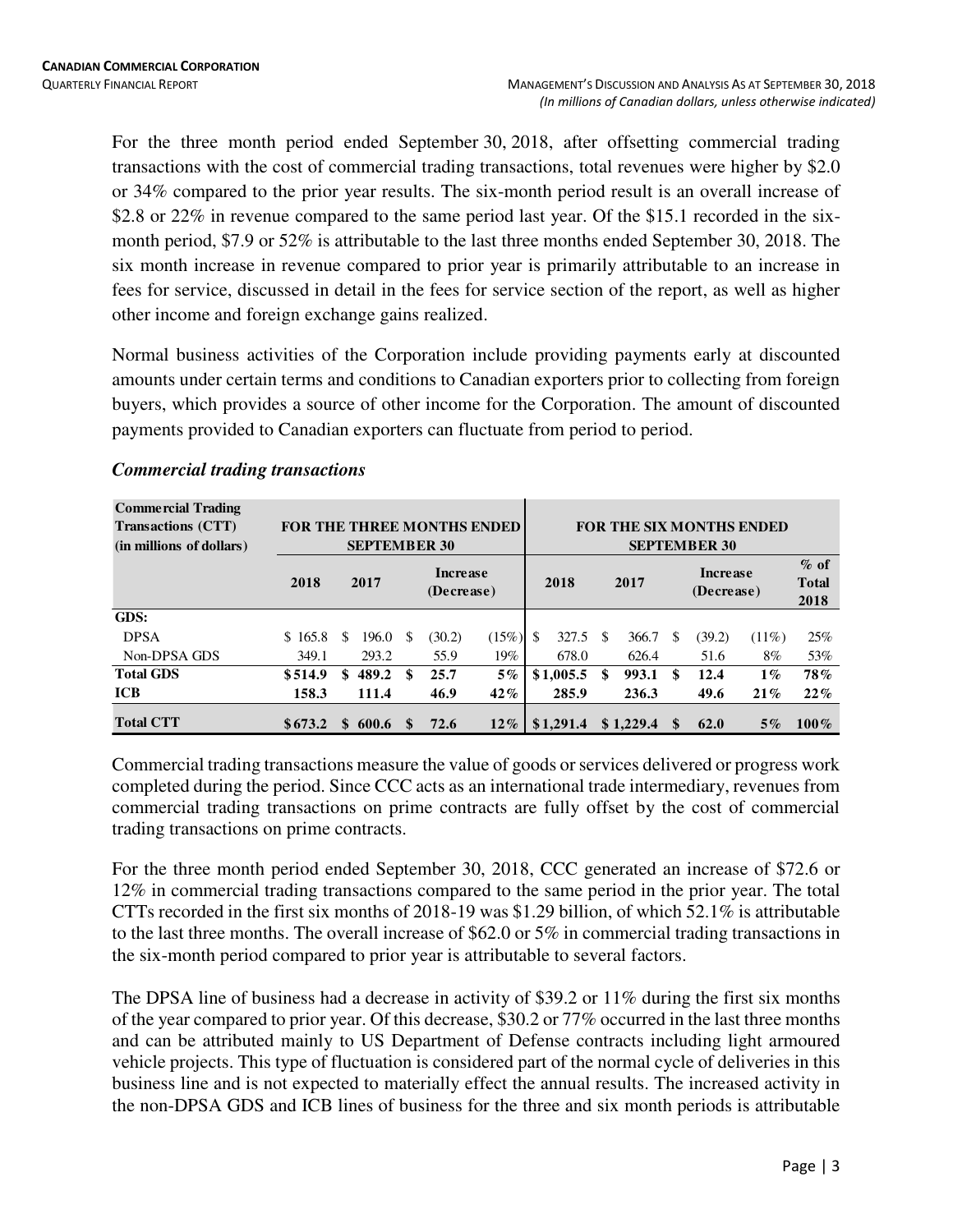to a number of factors. There has been a decrease in the Cuba program of \$23.5 for the six-month period and \$11.3 for the three-month period as a result of changes in the purchasing plans for the Cuban tourism and sugar sectors. Other projects offsetting these decreases and contributing to the overall increase in CTT include the expansion and rehabilitation of an airport in Bermuda (\$30.1), various aerospace projects, including the delivery of multi-purpose helicopters to Montenegro (\$42.7), the construction of a cruise ship pier in St-Kitts (\$16.0) and increased levels of sale of potash to Bangladesh (\$5.3).

| <b>Fees for service</b><br>(in millions of dollars)      |                      |               | <b>SEPTEMBER 30</b> |      | <b>FOR THE THREE MONTHS ENDED</b> |         | <b>FOR THE SIX MONTHS ENDED</b><br><b>SEPTEMBER 30</b> |             |      |      |      |                               |          |                                |  |
|----------------------------------------------------------|----------------------|---------------|---------------------|------|-----------------------------------|---------|--------------------------------------------------------|-------------|------|------|------|-------------------------------|----------|--------------------------------|--|
|                                                          | 2018                 | 2017          |                     |      | Increase<br>(Decrease)            |         | 2018                                                   |             | 2017 |      |      | <b>Increase</b><br>(Decrease) |          | $%$ of<br><b>Total</b><br>2018 |  |
| <b>GDS:</b>                                              |                      |               |                     |      |                                   |         |                                                        |             |      |      |      |                               |          |                                |  |
| Non-DPSA GDS                                             | \$<br>3.6 $\sqrt{3}$ |               | 2.4                 | - \$ | 1.2                               | 46%     | \$                                                     | 6.4 $\sqrt$ |      | 5.3  | - \$ | 1.1                           | 19%      | 47%                            |  |
| <b>Total GDS</b>                                         | \$<br>3.6            | \$            | 2.4                 | \$   | 1.2                               | 46%     | \$                                                     | 6.4         | \$   | 5.3  | - \$ | 1.1                           | $19\%$   | 47%                            |  |
| <b>ICB</b>                                               | 2.6                  |               | 1.5                 |      | 1.1                               | 78%     |                                                        | 4.9         |      | 3.4  |      | $1.5\,$                       | 44%      | 37%                            |  |
| Sourcing and other<br>government of Canada<br>priorities | 1.2                  |               | 1.3                 |      | (0.1)                             | $(5\%)$ |                                                        | 2.1         |      | 2.5  |      | (0.4)                         | $(13\%)$ | $16\%$                         |  |
| <b>Total Fees for service</b>                            | \$<br>7.4            | $\mathbf{\$}$ | 5.2 <sup>°</sup>    |      | 2.2                               | 42%     | \$                                                     | 13.4        | \$   | 11.2 | \$   | 2.2                           | $20\%$   | $100\%$                        |  |

# *Fees for service*

The Corporation charges fees for service on non-DPSA GDS and ICB business lines and other services, generally calculated as a percentage of the contract value. The rates for services provided, or fees for service are negotiated on a contract-by-contract basis. Fees are recognized as revenue when commercial trading transactions related to prime contracts and international sourcing services agreements are recorded and from other international and domestic activities when services are rendered. Pursuant to the DPSA agreement, CCC does not charge fees for service on the DPSA program. In addition to fees for service recorded from the non-DPSA core operations business line, CCC earns fees on a cost recovery basis related to sourcing services transactions and other initiatives of Government of Canada departments and agencies.

For the three and six month periods ended September 30, 2018, fees for service increased by \$2.2, when compared to the prior year results, completely attributable to the last three months activities. The increase in fees for service was mostly generated in the aerospace and infrastructure sectors. The most prominent contributing contracts in the aerospace sector include a telecommunication system in Panama and multi-purpose helicopters in Montenegro, contributing a combined \$1.0 to the fees for service increase. The increase in fees for services for infrastructure projects include the rehabilitation of a football stadium in Cameroon (\$0.8), the expansion and rehabilitation of an airport in Bermuda (\$0.7) and the construction of a parking complex for a port in Ghana (\$0.1). These increases were offset by decreases in fees generated through the Cuba program (\$0.7) and discontinued shared services initiatives (\$0.3). While ABP continues to be a strong contributor to CCC's fees for service, the fees generated are relatively stable when compared to last year.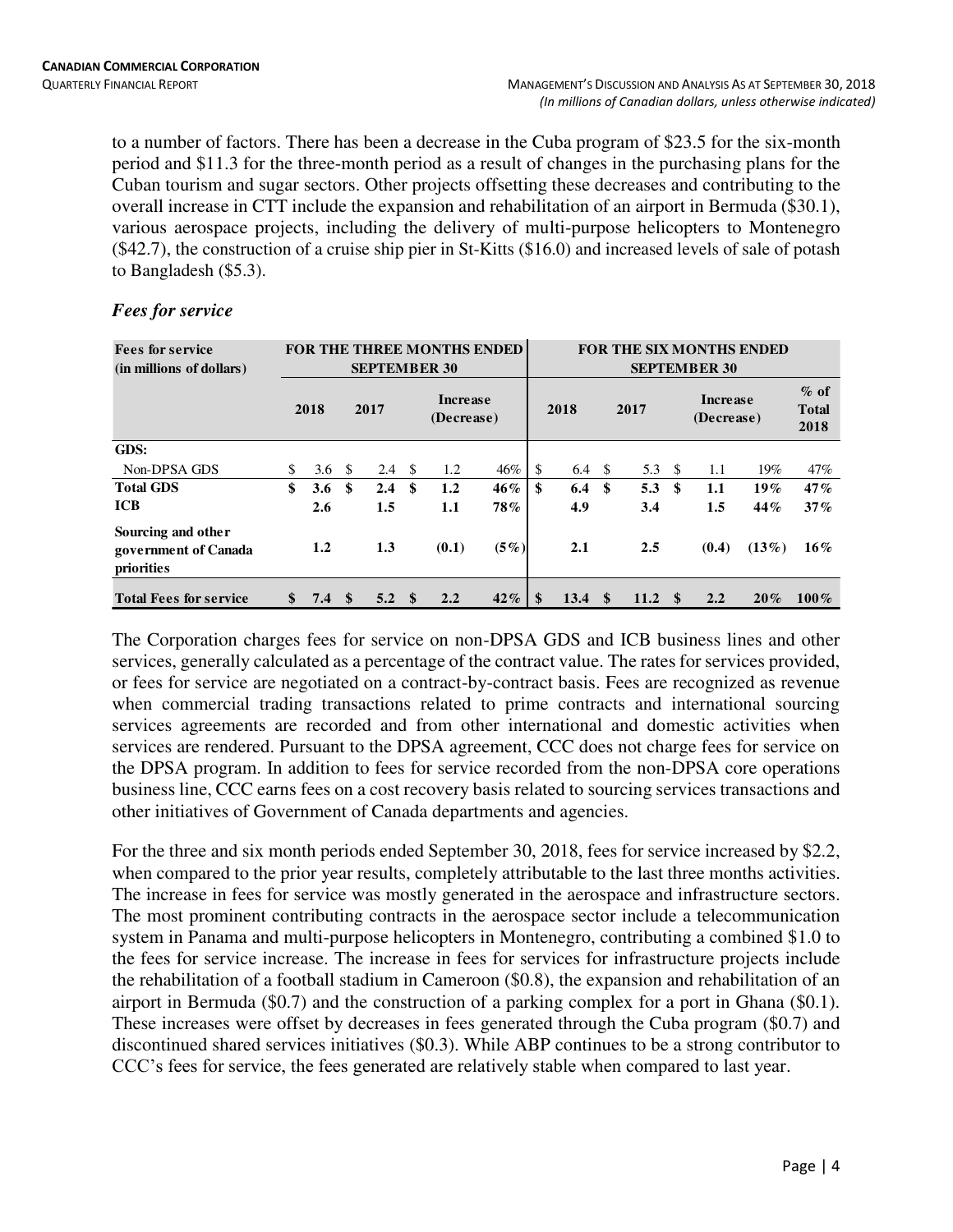# *EXPENSES*

# *Administrative expenses*

| <b>Expenses</b><br>(in millions of dollars)    |           |    | <b>SEPTEMBER 30</b> |                          | <b>FOR THE THREE MONTHS ENDED</b> | <b>FOR THE SIX MONTHS ENDED</b><br><b>SEPTEMBER 30</b> |            |    |                               |          |                                |  |  |
|------------------------------------------------|-----------|----|---------------------|--------------------------|-----------------------------------|--------------------------------------------------------|------------|----|-------------------------------|----------|--------------------------------|--|--|
|                                                | 2018      |    | 2017                | Increase<br>(Decrease)   |                                   | 2018                                                   | 2017       |    | <b>Increase</b><br>(Decrease) |          | $%$ of<br><b>Total</b><br>2018 |  |  |
| <b>Administrative expenses</b>                 |           |    |                     |                          |                                   |                                                        |            |    |                               |          |                                |  |  |
| Workforce compensation and<br>related expenses | \$<br>4.9 | -S | 5.0                 | \$<br>(0.2)              | (3%)                              | 10.1                                                   | 10.2       | \$ | (0.1)                         | $(2\%)$  | 66%                            |  |  |
| Contract management services                   | 0.7       |    | 0.7                 | (0.0)                    | (2%)                              | 1.3                                                    | $1.4\,$    |    | (0.1)                         | $(2\%)$  | $9\%$                          |  |  |
| Travel and hospitality                         | 0.4       |    | 0.4                 | (0.0)                    | (4%)                              | 0.9                                                    | 0.9        |    | 0.0                           | $9\%$    | 6%                             |  |  |
| Rent and related expenses                      | 0.4       |    | 0.5                 | (0.1)                    | (27%)                             | 0.8                                                    | 0.9        |    | (0.1)                         | $(12\%)$ | 5%                             |  |  |
| Consultants                                    | 0.3       |    | 0.5                 | (0.2)                    | (36%)                             | 0.7                                                    | 1.0        |    | (0.3)                         | (28%)    | 5%                             |  |  |
| Software, hardware and support                 | 0.1       |    | 0.1                 | 0.0                      | 3%                                | 0.5                                                    | 0.5        |    | (0.0)                         | (5%)     | 3%                             |  |  |
| Communications                                 | 0.1       |    | 0.1                 | (0.0)                    | (28%)                             | 0.2                                                    | 0.3        |    | (0.1)                         | $(19\%)$ | $2\%$                          |  |  |
| Depreciation                                   | 0.1       |    | 0.1                 | $\overline{\phantom{a}}$ | $\overline{\phantom{0}}$          | 0.2                                                    | 0.2        |    | 0.0                           | $2\%$    | $2\%$                          |  |  |
| Other expenses                                 | 0.1       |    | 0.1                 | 0.0                      | $1\%$                             | 0.3                                                    | 0.4        |    | (0.1)                         | (33%)    | $2\%$                          |  |  |
| <b>Total Expenses</b>                          | \$<br>7.0 | \$ | 7.5                 | \$<br>(0.5)              | $(7\%)$                           | \$<br>15.0                                             | \$<br>15.7 | \$ | (0.7)                         | $(5\%)$  | $100\%$                        |  |  |

For the six-month period ended September 30, 2018, expenses were lower than the prior year period by \$0.7 or 5%, of which \$0.5 is attributable to the last three months. This decrease of 5% in administrative expenses is primarily related to lower workforce compensation and consultant and communications expenses.

# *Contract remediation expenses*

Contract remediation expenses are recorded as actual amounts are incurred or can be reasonably estimated. For the three and six month periods ended September 30, 2018, no contract remediation expenses were recorded. The result reflects the Corporation's robust contract management and Enterprise Risk Management (ERM) practices.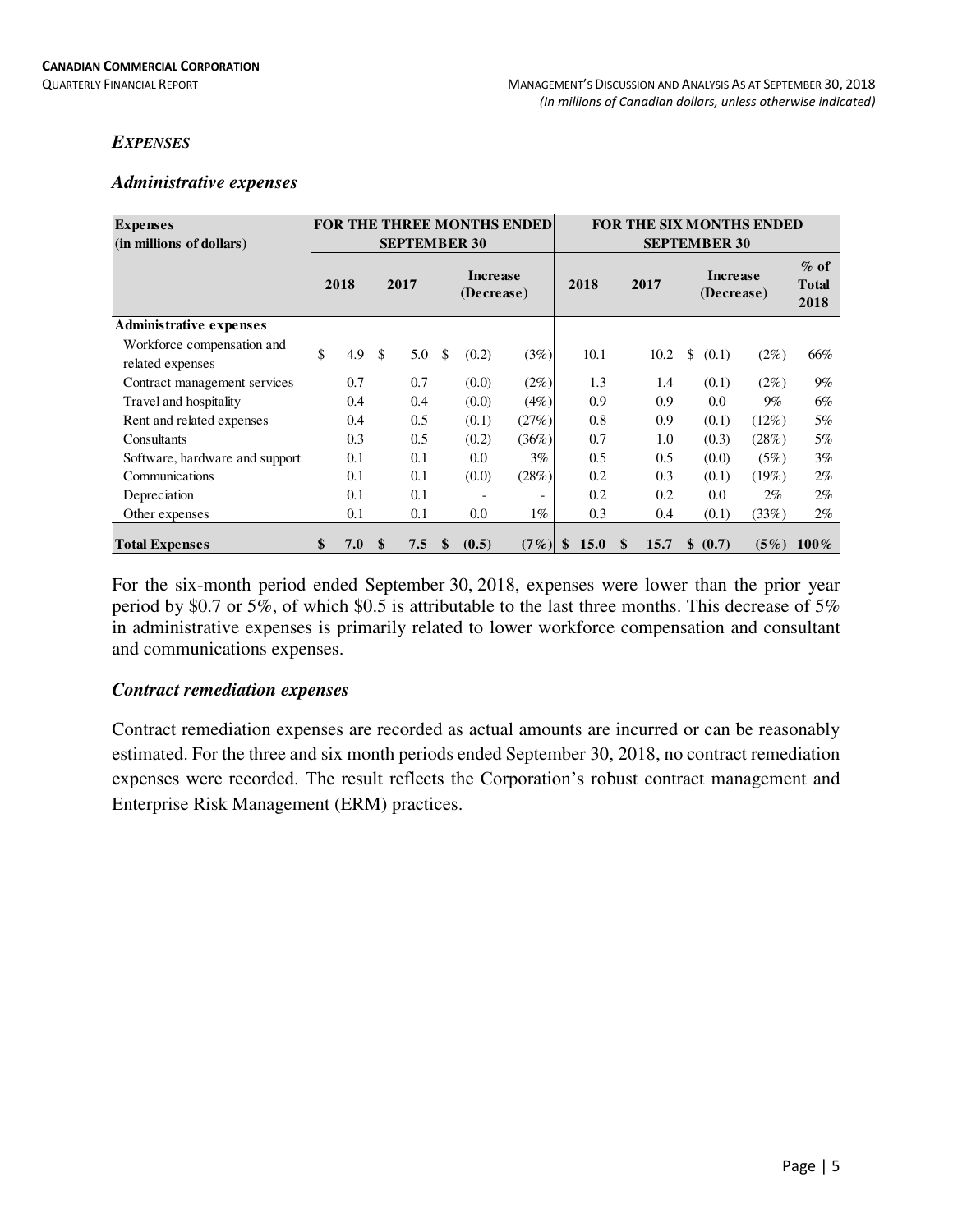| Sourcing services transactions<br>(in millions of dollars) |           |      | <b>SEPTEMBER 30</b> | FOR THE THREE MONTHS ENDED |                |       |               | <b>SEPTEMBER 30</b> | FOR THE SIX MONTHS ENDED      |       |  |  |
|------------------------------------------------------------|-----------|------|---------------------|----------------------------|----------------|-------|---------------|---------------------|-------------------------------|-------|--|--|
|                                                            | 2018      |      | 2017                | Increase<br>(Decrease)     |                | 2018  |               | 2017                | <b>Increase</b><br>(Decrease) |       |  |  |
| Sourcing services transactions                             | \$<br>5.4 | - \$ | $10.5 \text{ }$ \$  | (5.1)                      | $(48\%)$ \$    | 8.2   | <sup>\$</sup> | $15.5 \text{ }$ \$  | (7.3)                         | (47%) |  |  |
| Less: Cost of sourcing services<br>transactions            | (5.4)     |      | (10.5)              | 5.1                        | 48%            | (8.2) |               | (15.5)              | 7.3                           | 47%   |  |  |
|                                                            |           |      |                     | $\blacksquare$             | $\blacksquare$ |       |               |                     |                               |       |  |  |

#### *SOURCING SERVICES IN SUPPORT OF GOVERNMENT OF CANADA INTERNATIONAL PROGRAMS*

Sourcing services transactions are generally in support of international assistance programs, where the Corporation is not the prime contractor, but rather acts as an agent on behalf of Global Affairs Canada in accordance with a Memorandum of Understanding.

CCC also has sourcing services agreements with the National Research Council (NRC) and the Department of National Defence (DnD). For the three and six month periods ended September 30, 2018, the decrease in activity is related to normal fluctuations in the delivery of various projects. Various projects were completed including contracts in Jordan, Nigeria, Mexico and the Middle East explaining the decrease in sourcing services transactions.

# **STATEMENT OF FINANCIAL POSITION DISCUSSION**

| <b>SUMMARY</b>                                   |                                 |                       |     |                        |
|--------------------------------------------------|---------------------------------|-----------------------|-----|------------------------|
| <b>Summary - Statement of financial position</b> |                                 | AS AT                 |     |                        |
| (in millions of dollars)                         | September 30, March 31,<br>2018 | 2018                  |     | Increase<br>(Decrease) |
| Assets                                           | \$<br>8.341.7                   | $$7,135.2$ $$1,206.5$ |     | 17%                    |
| <b>Liabilities</b>                               | \$<br>8.318.0                   | $$7,111.6$ $$1,206.4$ |     | 17%                    |
| Shareholder's equity:                            |                                 |                       |     |                        |
| Contributed surplus                              | 10.0                            | 10.0                  |     |                        |
| Retained earnings                                | 13.7                            | 13.6                  | 0.1 | $1\%$                  |
| <b>Total Shareholder's equity</b>                | \$<br>23.7                      | 23.6 <sup>8</sup>     | 0.1 | $1\%$                  |

As an international trade intermediary, CCC's trade-related assets are offset with matching liabilities. Therefore, trade receivables, advances to Canadian exporters and progress work by Canadian exporters are normally offset by trade payables and accrued liabilities, advances from foreign buyers and others and progress work for foreign buyers, respectively. The increase in retained earnings reflects the cumulative profit from the first six months of the 2018-19 fiscal year.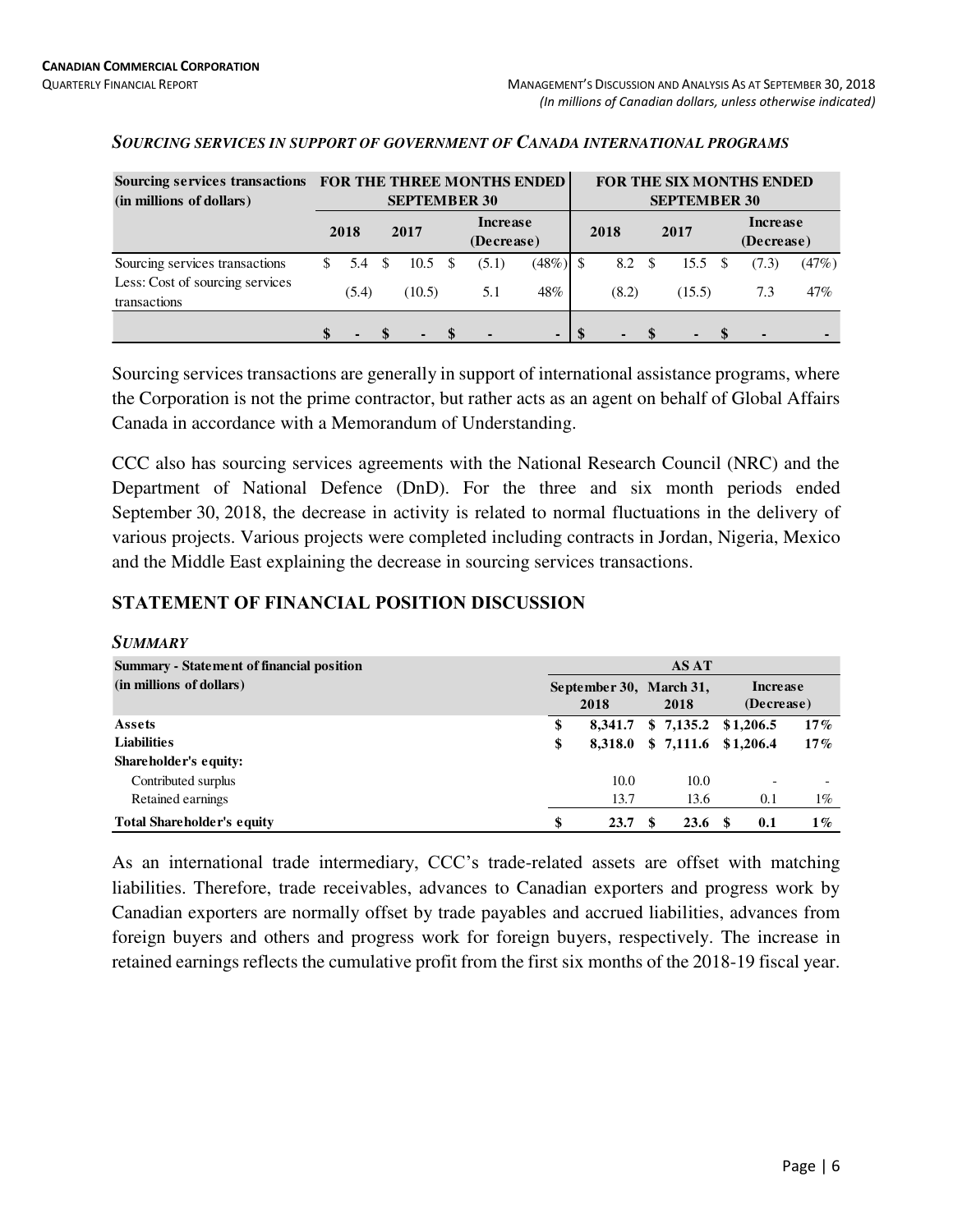#### *ASSETS*

| <b>Assets</b>                       | <b>AS AT</b> |                       |    |                   |    |                        |        |                         |  |  |  |  |
|-------------------------------------|--------------|-----------------------|----|-------------------|----|------------------------|--------|-------------------------|--|--|--|--|
| (in millions of dollars)            |              | September<br>30, 2018 |    | March 31,<br>2018 |    | Increase<br>(Decrease) |        | $\%$ of<br><b>Total</b> |  |  |  |  |
| Cash and cash equivalents           | \$           | 62.8                  | -S | 43.4              | -S | 19.4                   | 45%    | $1\%$                   |  |  |  |  |
| Trade receivables                   |              | 1,860.7               |    | 1,212.7           |    | 648.0                  | 53%    | 22%                     |  |  |  |  |
| Advances to Canadian exporters      |              | 139.2                 |    | 144.3             |    | (5.1)                  | (4%)   | 2%                      |  |  |  |  |
| Progress work by Canadian exporters |              | 6,276.1               |    | 5,731.7           |    | 544.4                  | 9%     | 75%                     |  |  |  |  |
| Property and equipment              |              | 2.9                   |    | 3.1               |    | (0.2)                  | (7%)   | $\leq 1\%$              |  |  |  |  |
| <b>Total Assets</b>                 | \$           | 8,341.7               | S  | 7,135.2           | \$ | 1,206.5                | $17\%$ | $100\%$                 |  |  |  |  |

The net increase in assets, compared to March 31, 2018 was primarily related to an increase in trade receivables and progress work related to the ABP contract. As this contract is in the delivery phase, activity is expected to increase. Deliveries of the ABP contract are typically for significant amounts, which are reflected with the changes in balances of receivables, payables and progress work.

# *LIABILITIES*

| <b>Liabilities</b>                      | <b>AS AT</b> |                       |          |                   |     |                               |        |                         |  |  |  |  |  |
|-----------------------------------------|--------------|-----------------------|----------|-------------------|-----|-------------------------------|--------|-------------------------|--|--|--|--|--|
| (in millions of dollars)                |              | September<br>30, 2018 |          | March 31,<br>2018 |     | <b>Increase</b><br>(Decrease) |        | $\%$ of<br><b>Total</b> |  |  |  |  |  |
| Trade payables and accrued liabilities  | S            | 1,849.7               | S        | 1,191.4           | \$. | 658.3                         | 55%    | 23%                     |  |  |  |  |  |
| Advances from foreign buyers and others |              | 187.1                 |          | 183.4             |     | 3.7                           | $2\%$  | $2\%$                   |  |  |  |  |  |
| Progress work for foreign buyers        |              | 6,276.1               |          | 5,731.7           |     | 544.4                         | 9%     | 75%                     |  |  |  |  |  |
| Deferred lease incentives               |              | 3.5                   |          | 3.6               |     | (0.1)                         | (4%)   | $\leq 1\%$              |  |  |  |  |  |
| Employee benefits                       |              | 1.6                   |          | 1.5               |     | 0.1                           | 6%     | $\leq 1\%$              |  |  |  |  |  |
| <b>Total Liabilities</b>                |              | 8,318.0               | <b>S</b> | 7,111.6           |     | \$1,206.4                     | $17\%$ | $100\%$                 |  |  |  |  |  |

The net increase in liabilities compared to March 31, 2018 was due to increases in the amount of trade payables and accrued liabilities and progress work for foreign buyers and others. The net change to liabilities is directly related to the change in assets discussed earlier, due to the back-toback nature of CCC's business model.

# *SIGNIFICANT TRANSACTIONS IN ASSETS AND LIABILITIES*

Given the back-to-back nature of CCC's contracting with foreign buyers and Canadian exporters, movements in assets and liabilities are closely related and are mostly offsetting.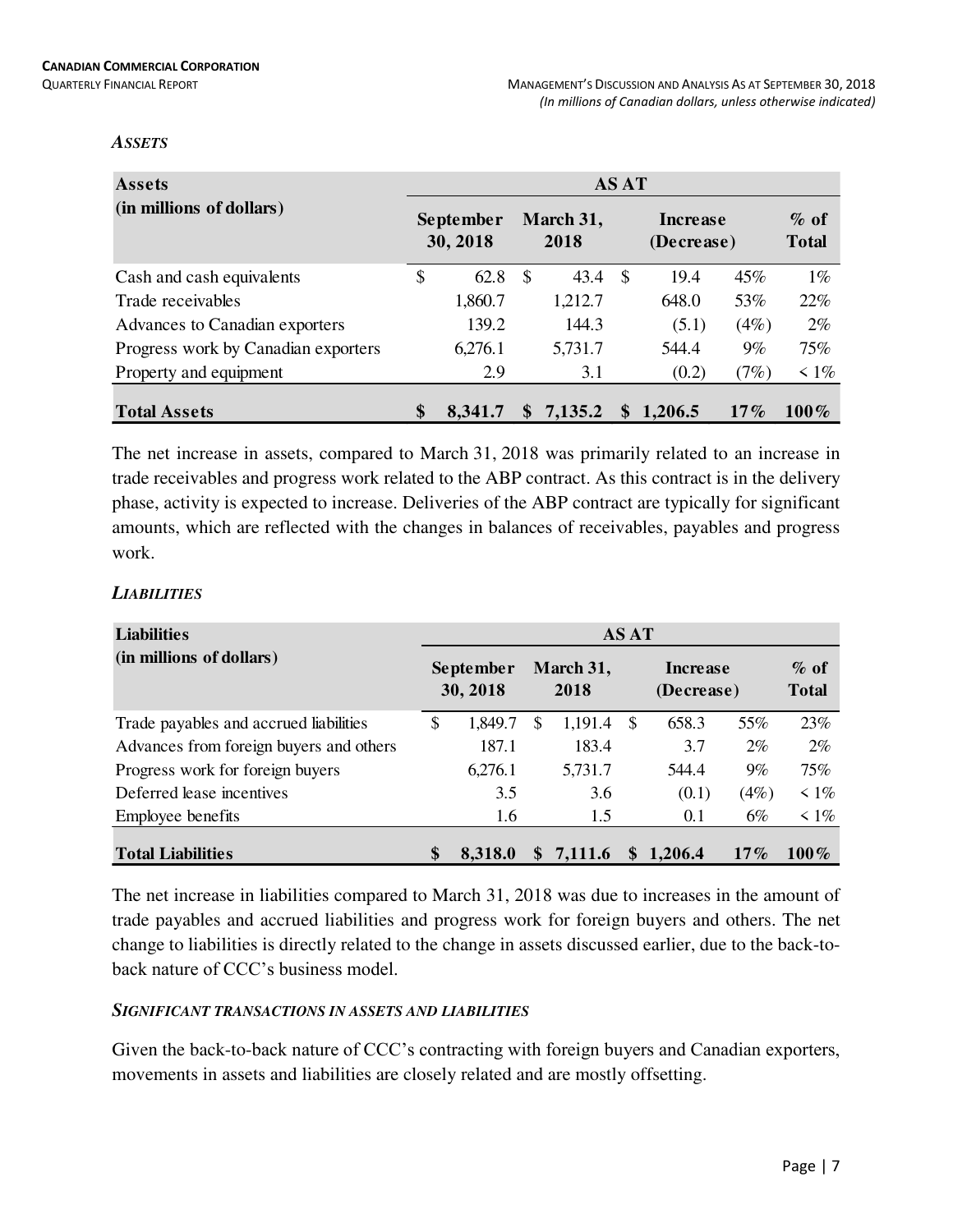The increases in trade receivables and trade payables and accrued liabilities when compared to March 31, 2018 were due primarily to increased receivable and payable transactions related to the ABP contract reflecting the progress work recorded during the first six months of the fiscal year.

Of the total progress work by Canadian exporters and for foreign buyers, \$6.1 billion or 98% was related to continued progress work on the ABP contract.

Of the advances from foreign buyers and others and advances to Canadian exporters, 82% can be attributed to four projects: an aerospace project for helicopters in Peru, the construction of a parking complex in Ghana, the rehabilitation of a football stadium in Cameroon and several initiatives in the sourcing services business line on behalf of Canadian government entities.

Of the \$187.1 in advances from foreign buyers and others, \$139.2 or 74% were passed on to Canadian exporters. Contractually, advances are not offered on DPSA contracts. For some non-DPSA contracts, CCC may hold back some advance payments made by foreign buyers as a risk mitigation practice and release them to Canadian exporters as delivery obligations are fulfilled. Additionally, CCC receives advances related to sourcing services for Government of Canada departments prior to making sourcing payments. As a result, there are period-over-period variations due to the timing of collection and payments.

| <b>Summary - Statement of cash</b><br>flows<br>(in millions of dollars) |    |                          |   | <b>SEPTEMBER 30</b> |   |      | <b>FOR THE THREE MONTHS ENDED</b> |     |       |          |             |  | <b>SEPTEMBER 30</b>           | <b>FOR THE SIX MONTHS ENDED</b> |                                |
|-------------------------------------------------------------------------|----|--------------------------|---|---------------------|---|------|-----------------------------------|-----|-------|----------|-------------|--|-------------------------------|---------------------------------|--------------------------------|
|                                                                         |    | 2018                     |   | 2017                |   |      | <b>Increase</b><br>(Decrease)     |     | 2018  | 2017     |             |  | <b>Increase</b><br>(Decrease) |                                 | $%$ of<br><b>Total</b><br>2018 |
| Operating activities                                                    | \$ | 39.2                     | S | (37.8)              | S | 77.0 | $>100\%$                          | \$  | 19.7  | \$.      | $(36.5)$ \$ |  | 56.2                          | $>100\%$                        | 101%                           |
| Investing activities                                                    |    | $\overline{\phantom{0}}$ |   |                     |   |      | $\overline{\phantom{0}}$          |     |       |          | (0.1)       |  | 0.1                           | 100%                            | $0\%$                          |
| Effect of exchange rate changes<br>on cash and cash equivalents         |    | 0.8                      |   | (1.0)               |   | 1.8  | $>100\%$                          |     | (0.2) |          | (1.8)       |  | 1.6                           | 88%                             | (1%)                           |
| Net increase (decrease) in<br>cash and cash equivalents                 | S  | 40.0                     |   | (38.8)              |   | 78.8 | $> 100\%$                         | \$. | 19.5  | <b>S</b> | $(38.4)$ \$ |  |                               | $57.9 > 100\%$                  | $100\%$                        |

# **STATEMENT OF CASH FLOWS DISCUSSION**

Under the DPSA program, the Corporation generally pays its Canadian exporters within thirty days of receipt of an invoice and substantiating documentation according to the terms and conditions of the contract. Consequently, the Corporation may use its own cash to pay Canadian exporters on the 30<sup>th</sup> day, funding its trade receivables, in instances where there are collection delays and payment is not received from the DPSA buyer until beyond thirty days. On certain contracts (generally outside of the DPSA program), the Corporation pays its Canadian exporters within five business days after CCC receives payment from the foreign buyer. Depending on the timing of receipts compared to payments, these transactions can span across reporting periods and can cause variations in cash flows from one period to the next. In these instances, cash is provided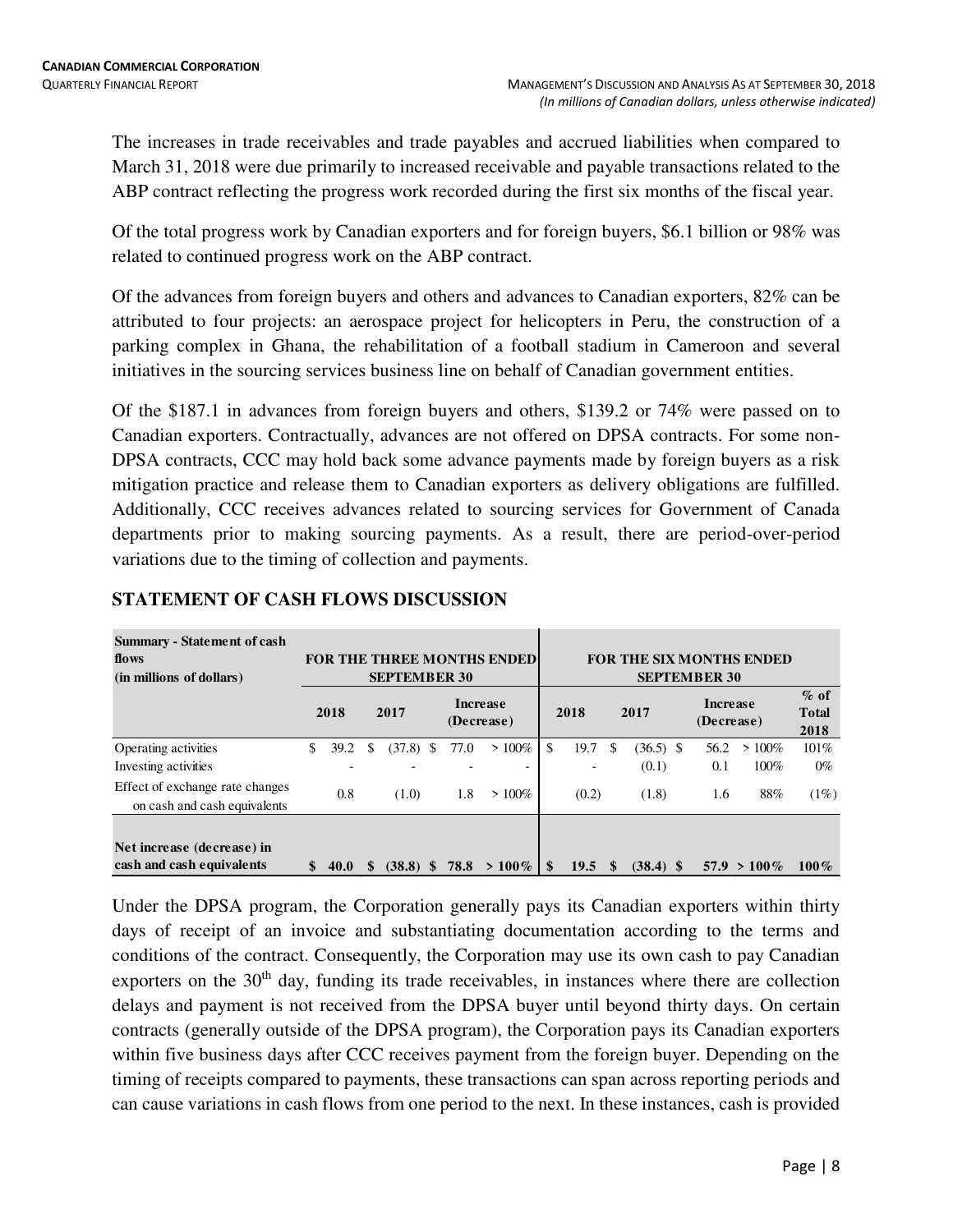to the Corporation at the end of one period with the payment made to the Canadian exporter, as stipulated in the contract, early in the next period.

The increase in cash is primarily due to normal operating activities combined with the effect of exchange rate fluctuations on cash. The increase in cash from operating activities in the three and six month periods is primarily related to a replenishment of cash used for early payments made at discounted amounts to Canadian exporters in comparison to the prior year.

# **COMPARISON OF FINANCIAL RESULTS TO THE 2018-19 TO 2022-23 CORPORATE PLAN**

The Government of Canada has not yet approved the CCC 2018-19 to 2022-23 Corporate Plan.

| <b>Statement of Comprehensive income</b>                          |                                       |               | FOR THE SIX MONTHS ENDED SEPTEMBER 30, 2018 |    |                 |            |
|-------------------------------------------------------------------|---------------------------------------|---------------|---------------------------------------------|----|-----------------|------------|
| (in millions of dollars)                                          | <b>Actual</b>                         |               | <b>Corporate Plan</b>                       |    | <b>Variance</b> | % Variance |
| <b>Revenues</b>                                                   |                                       |               |                                             |    |                 |            |
| Commercial trading transactions                                   |                                       |               |                                             |    |                 |            |
| - prime contracts                                                 | \$<br>1,291.4                         | -\$           | 1,135.8                                     | -S | 155.6           | 14%        |
| Less: cost of commercial trading transactions                     |                                       |               |                                             |    |                 |            |
| - prime contracts                                                 | (1,291.4)                             |               | (1, 135.8)                                  |    | (155.6)         | $-14%$     |
| Fees for service                                                  | 13.4                                  |               | 12.0                                        |    | 1.4             | $12\%$     |
| Other income                                                      | 1.4                                   |               | 0.3                                         |    | 1.1             | $>100\%$   |
| Finance income, net                                               | 0.2                                   |               | 0.4                                         |    | (0.2)           | $-50%$     |
| Gain on foreign exchange                                          | 0.1                                   |               |                                             |    | 0.1             | 100%       |
|                                                                   | 15.1                                  |               | 12.7                                        |    | 2.4             | 19%        |
| <b>Expenses</b>                                                   |                                       |               |                                             |    |                 |            |
| Administrative expenses                                           | 15.0                                  |               | 17.1                                        |    | (2.1)           | $-12\%$    |
|                                                                   | 15.0                                  |               | 17.1                                        |    | (2.1)           | $-12%$     |
| Sourcing services for support of Government of<br>Canada programs |                                       |               |                                             |    |                 |            |
| Sourcing services transactions                                    | 8.2                                   |               | 9.6                                         |    | (1.4)           | $-15%$     |
| Less: cost of sourcing services transactions                      | (8.2)                                 |               | (9.6)                                       |    | 1.4             | 15%        |
| Net profit (loss)                                                 | \$<br>$\overline{\phantom{a}}$<br>0.1 | $\mathbf{\$}$ | $\overline{\phantom{a}}$<br>$(4.4)$ \$      |    | 4.5             | $> 100\%$  |

The favorable variance of \$4.5 in Net profit (loss), compared to the Corporate Plan is due to a higher than planned level of fees for service  $(\$1.4)$  and other income  $(\$1.1)$  earned for the six month period ended September 30 2018, combined with cost saving efficiencies in administrative expenses (\$2.1).

The favorable variance of \$155.6 or 14% related to commercial trading transactions was mostly due to a change in the timing of ABP progress work from past periods of \$159.5 and unfavorable variances across all other business lines and programs of \$3.9.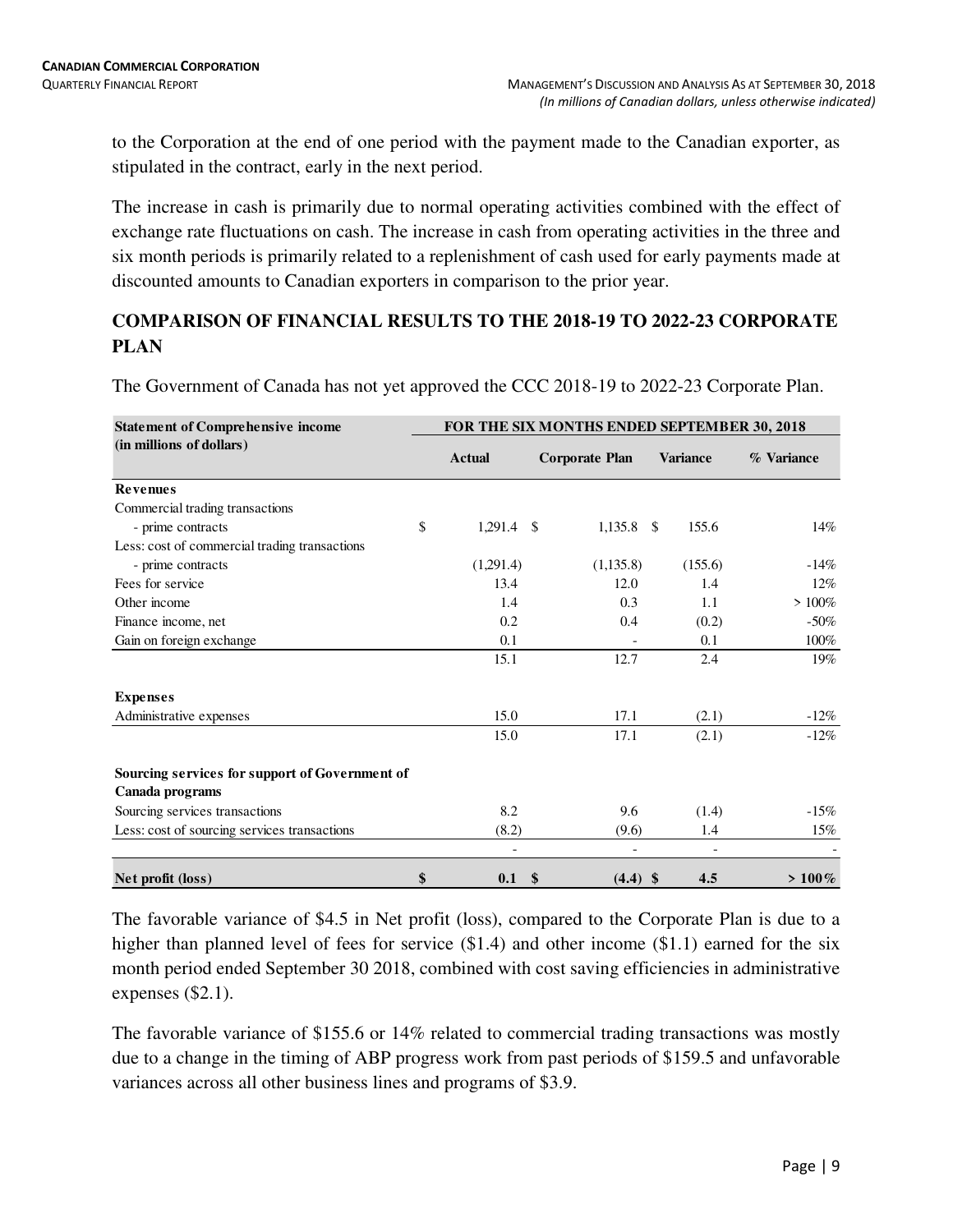Fees for service are earned as contract work is delivered or completed and are largely commensurate with commercial trading transactions, leading to similar results. The favorable variance of \$1.4 or 12% was due primarily to ABP fees for service earned on the progress work that was above planned amounts.

The favourable variance of \$1.1 compared to plan in other income is due to an increase in early payments made to Canadian exporters at discounted amounts.

The Corporation manages exchange gains and losses through monitoring and maintaining its foreign currency balances at an adequate level to eliminate liabilities in that currency and does not budget for gains or losses on foreign exchange. At September 30, 2018, the Corporation held cash in Euros (EUR), Chinese Renminbi (CNY) and USD in various bank accounts. The amount exposed to currency risk in Euros and Chinese Renminbi was negligible, while the exposure to USD foreign exchange of \$2.7 represents approximately 0.04% of its U.S. denominated assets.

Administrative expenses are paid primarily in Canadian dollars and, as such, are not impacted by foreign exchange fluctuations. The favorable variance of \$2.1 related to administrative expenses resulted primarily from savings realized due to staff vacancies during the six months ended September 30, 2018.

# **2018-19 CORPORATE PLAN FORECAST**

The Government of Canada has not yet approved the CCC 2018-19 to 2022-23 Corporate Plan.

Net revenues are expected to grow largely from projects signed in 2017-18 and contracts expected to be signed in 2018-19 in the ICB and GDS business lines. The increase in signed projects reflects enhanced awareness of CCC's value proposition, resulting from investments in business development in key markets for its five sectors of focus:

- civil aerospace;
- clean technology (cleantech), energy and the environment;
- construction and infrastructure;
- information and communication technology and security; and
- defence

Administrative expenses are also expected to increase from the current report's results in the following areas:

- Investments in relationship management professionals to support growth in CCC's government-to-government initiatives across the five sectors of focus;
- Heightened travel requirements to secure and manage new contracts; and
- Increase in workforce compensation from collective bargaining and staffing to the full complement of the corporate budgeted workforce.

CCC is confident that its low level of contract remediation expenses will continue due to its robust risk and contract management practices.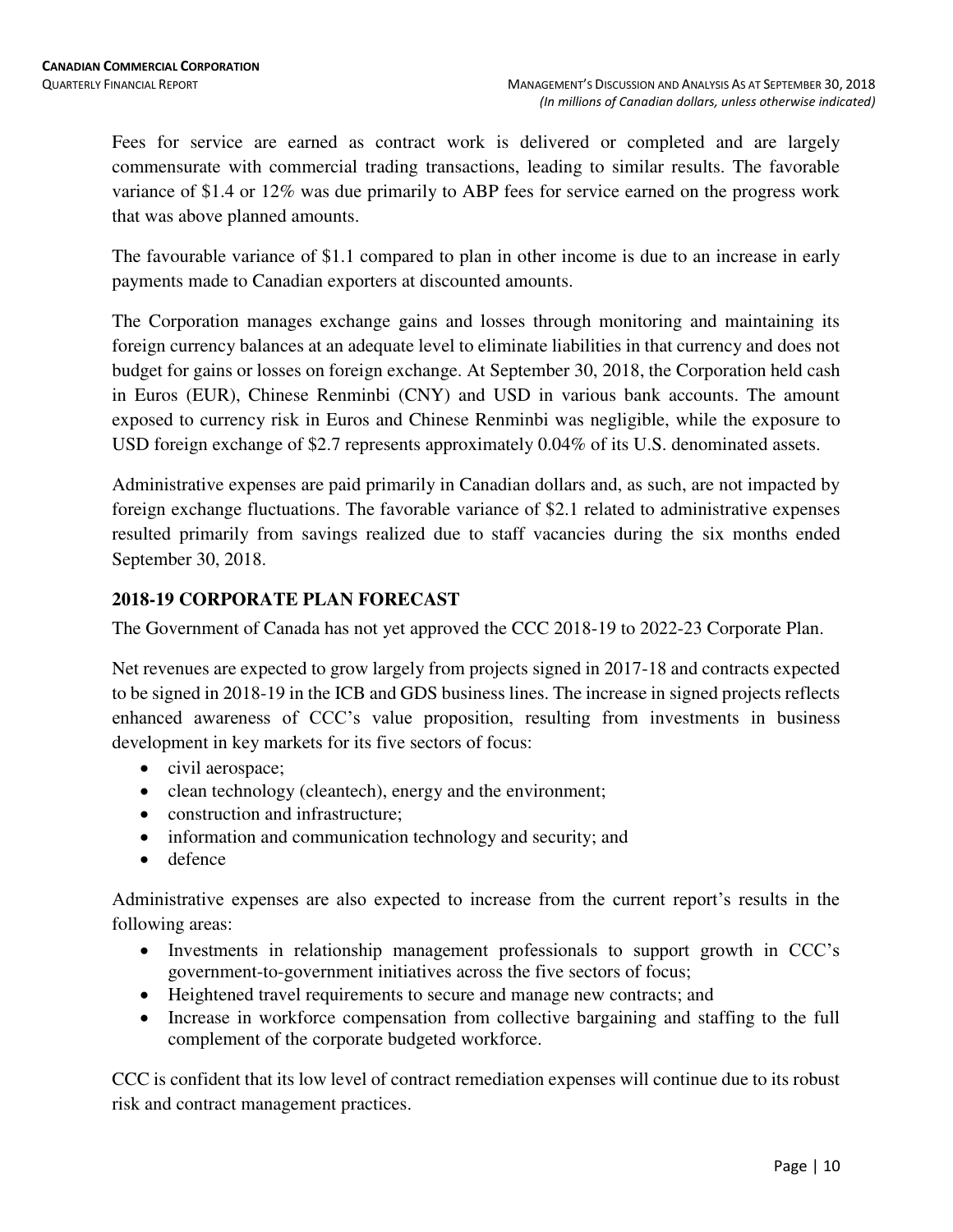# CCC'S COMMITMENT TO RISK MANAGEMENT

CCC manages various risks as it undertakes to fulfill its mandate of promoting and facilitating international trade on behalf of Canadian exporters. The strategy for managing these risks is discussed in detail in the Corporation's fiscal 2017-18 Annual Report and 2018-19 Corporate Plan Summary.

Management continues to align its corporate social responsibility framework with that of the Government of Canada. Collaboration with other Government stakeholders ensures that a consistent approach and decision making process is in place when assessing Canadian exporters on issues related to bribery and corruption as well as buyer human rights records.

Cyber risk in an on-going threat, as cyber-attacks appear to be the new reality. Numerous improvements to CCC's information systems were implemented during the past year and the Corporation continues to evolve its approach to cyber risk management.

Except for the changes mentioned above, there are no other significant changes, new risks or uncertainties identified during the period ended September 30, 2018 as compared to those previously reported or discussed.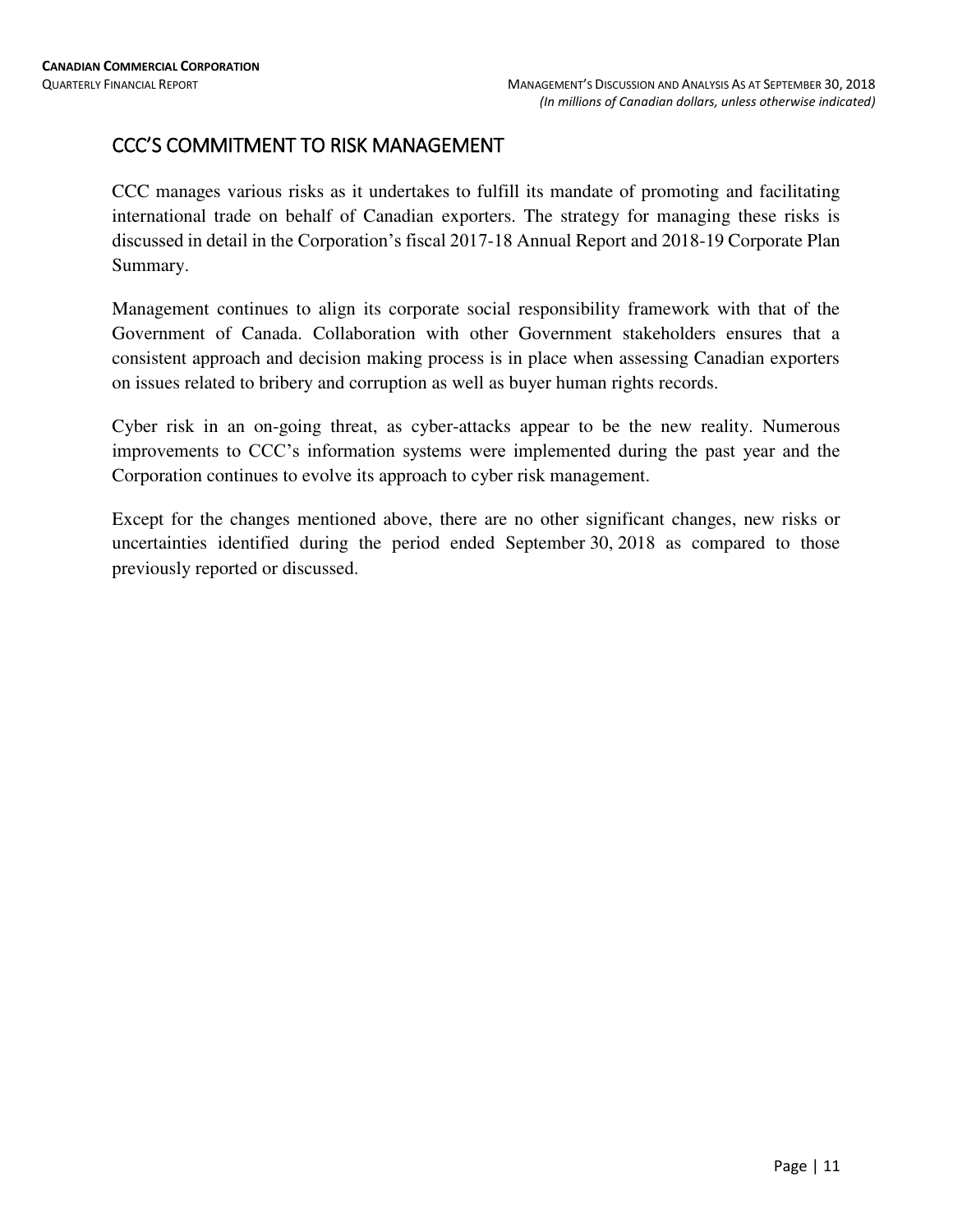# MANAGEMENT RESPONSIBILITY FOR FINANCIAL STATEMENTS

Management is responsible for the preparation and fair presentation of these quarterly financial statements in accordance with the Treasury Board of Canada Standard on Quarterly Financial Reports for Crown Corporations and for such internal controls as Management determines is necessary to enable the preparation of quarterly financial statements that are free from material misstatement. Management is also responsible for ensuring all other information in this quarterly financial report is consistent, where appropriate, with the quarterly financial statements. These quarterly financial statements have not been audited or reviewed by an external auditor.

Based on our knowledge, these unaudited quarterly financial statements present fairly, in all material respects, the financial position, results of operations and cash flows of the corporation, as at the date of and for the period presented in the quarterly financial statements.

Mahhh!

Martin Zablocki Ernie Briard Chief Executive Officer Chief Financial Officer

Ottawa, Canada November 15, 2018



President and Vice-President, Corporate Services and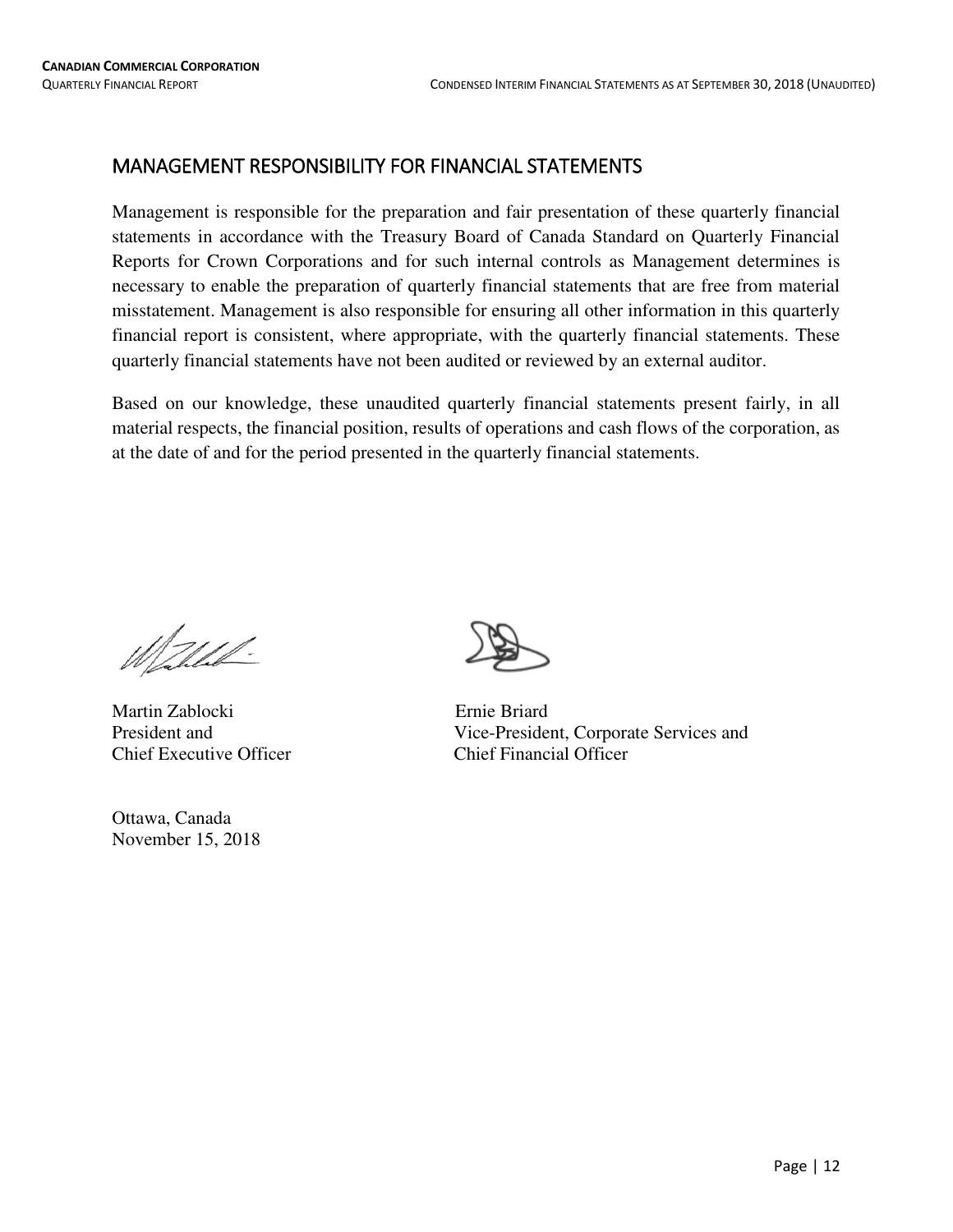# Statement of Financial Position (Unaudited)

|                                                        | September 30,   | March 31,       |
|--------------------------------------------------------|-----------------|-----------------|
| As at (in thousands of Canadian dollars)               | 2018            | 2018            |
| <b>ASSETS</b>                                          |                 |                 |
| <b>Current assets</b>                                  |                 |                 |
| Cash and cash equivalent (note 4)                      | \$<br>62,813    | \$<br>43,355    |
| Trade receivables (notes 5 and 7)                      | 1,860,825       | 1,212,712       |
| Advances to Canadian exporters (note 6)                | 139,154         | 144,294         |
| Progress work by Canadian exporters (note 6)           | 6,276,090       | 5,731,733       |
|                                                        | 8,338,882       | 7,132,094       |
| <b>Non-current assets</b>                              |                 |                 |
| Property and equipment                                 | 2,870           | 3,096           |
|                                                        | \$<br>8,341,752 | \$<br>7,135,190 |
|                                                        |                 |                 |
| <b>LIABILITIES</b>                                     |                 |                 |
| <b>Current liabilities</b>                             |                 |                 |
| Trade payables and accrued liabilities (notes 5 and 7) | \$<br>1,849,703 | \$<br>1,191,322 |
| Advances from foreign buyers and others (note 6)       | 187,114         | 183,401         |
| Progress work for foreign buyers (note 6)              | 6,276,090       | 5,731,733       |
| Employee benefits                                      | 206             | 206             |
|                                                        | 8,313,113       | 7,106,662       |
| <b>Non-current liabilities</b>                         |                 |                 |
| Deferred lease incentives                              | 3,489           | 3,621           |
| Employee benefits                                      | 1,434           | 1,336           |
|                                                        | 8,318,036       | 7,111,619       |
| <b>SHAREHOLDER'S EQUITY</b>                            |                 |                 |
| Contributed surplus                                    | 10,000          | 10,000          |
| Retained earnings                                      | 13,716          | 13,571          |
|                                                        | 23,716          | 23,571          |
|                                                        | \$<br>8,341,752 | \$<br>7,135,190 |

Guarantees (note 14)

*The accompanying notes are an integral part of the financial statements.*

Authorized for issue on November 15, 2018

Zheld-DI.

**Martin Zablocki Ernie Briard** Chief Executive Officer Chief Financial Officer



President and Vice-President, Corporate Services and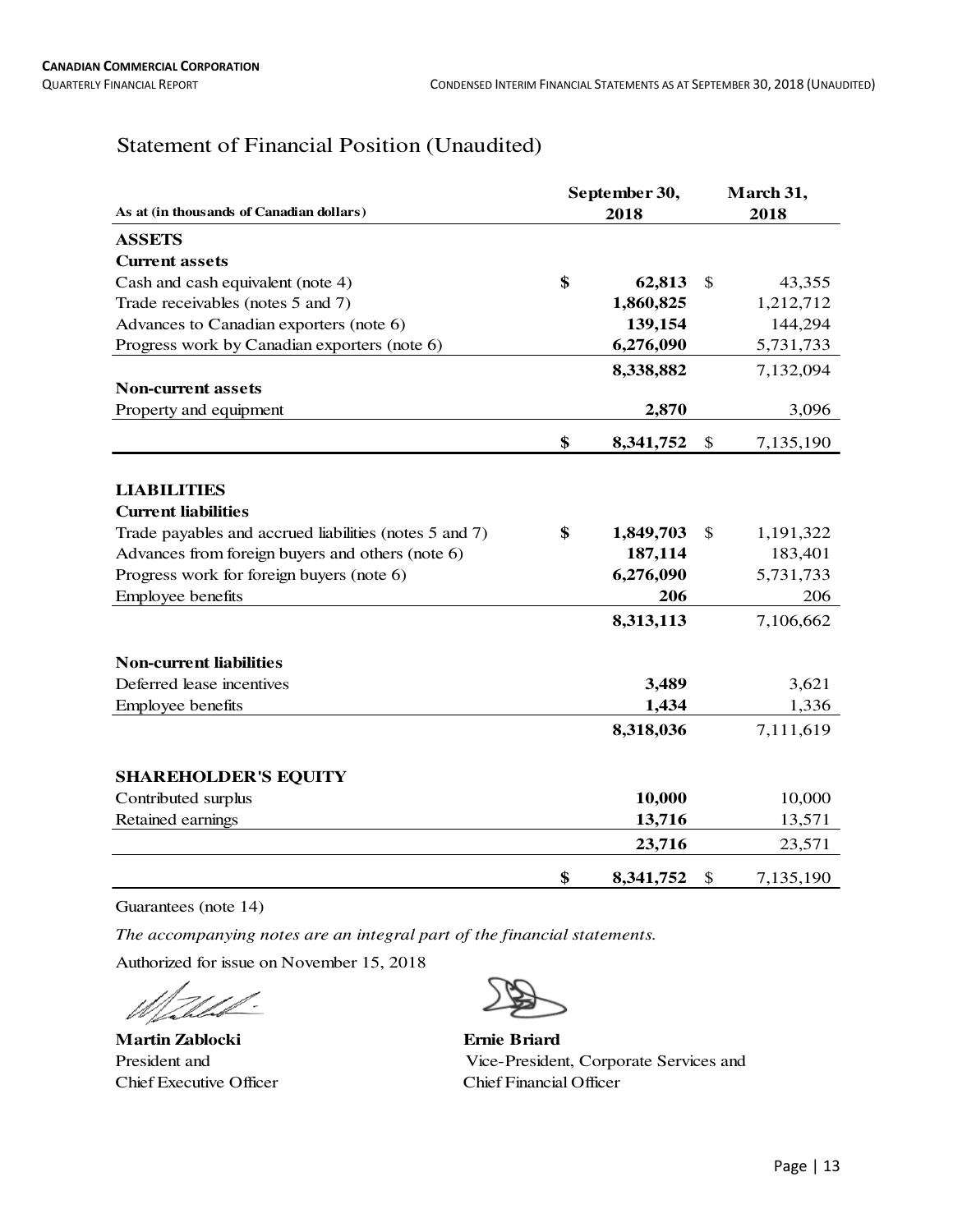# Statement of Comprehensive Income (Loss) (Unaudited)

|                                                                                                          |                            | For the three months |                              | For the six months<br>ended September 30 |                         |  |  |  |
|----------------------------------------------------------------------------------------------------------|----------------------------|----------------------|------------------------------|------------------------------------------|-------------------------|--|--|--|
|                                                                                                          | ended September 30<br>2018 |                      | 2017                         | 2018                                     |                         |  |  |  |
| (in thousands of Canadian dollars)                                                                       |                            |                      |                              |                                          | 2017                    |  |  |  |
| <b>REVENUES</b>                                                                                          |                            |                      |                              |                                          |                         |  |  |  |
| Commercial trading transactions                                                                          |                            |                      |                              |                                          |                         |  |  |  |
| - prime contracts (note 9)                                                                               | \$                         | 673,165              | \$600,618                    | \$1,291,353                              | \$1,229,447             |  |  |  |
| Less: cost of commercial trading transactions                                                            |                            |                      |                              |                                          |                         |  |  |  |
| - prime contracts                                                                                        |                            | (673, 165)           | (600, 618)                   | (1,291,353)                              | (1,229,447)             |  |  |  |
| Fees for service (note 9)                                                                                |                            | 7,413                | 5,210                        | 13,430                                   | 11,214                  |  |  |  |
| Other income (note 9)                                                                                    |                            | 253                  | 602                          | 1,350                                    | 1,010                   |  |  |  |
| Finance income, net (note 10)                                                                            |                            | 173                  | 164                          | 231                                      | 323                     |  |  |  |
| Gain (loss) on foreign exchange                                                                          |                            | 12                   | (109)                        | 119                                      | (177)                   |  |  |  |
|                                                                                                          |                            | 7,851                | 5,867                        | 15,130                                   | 12,370                  |  |  |  |
| <b>EXPENSES</b>                                                                                          |                            |                      |                              |                                          |                         |  |  |  |
| Administrative expenses (note 11)                                                                        |                            | 6,988                | 7,538                        | 14,985                                   | 15,704                  |  |  |  |
|                                                                                                          |                            | 6,988                | 7,538                        | 14,985                                   | 15,704                  |  |  |  |
| <b>SOURCING SERVICES FOR SUPPORT OF</b><br><b>INTERNATIONAL GOVERNMENT ASSISTANCE</b><br><b>PROGRAMS</b> |                            |                      |                              |                                          |                         |  |  |  |
| Sourcing services transactions (note 9)                                                                  |                            | 5,408                | 10,468                       | 8,228                                    | 15,470                  |  |  |  |
| Less: cost of sourcing services transactions                                                             |                            | (5, 408)             | (10, 468)                    | (8,228)                                  | (15, 470)               |  |  |  |
|                                                                                                          |                            | -                    |                              | ۰                                        | $\overline{a}$          |  |  |  |
| <b>NET PROFIT (LOSS)</b>                                                                                 | \$                         | 863                  | $(1,671)$ \$<br>$\mathbb{S}$ | 145                                      | $\mathbb{S}$<br>(3,334) |  |  |  |
| OTHER COMPREHENSIVE INCOME (LOSS)<br>ITEMS THAT WILL NOT BE RECLASSIFIED TO NET PROFIT (LOSS)            |                            |                      |                              |                                          |                         |  |  |  |
| Actuarial gain (loss) on                                                                                 |                            |                      |                              |                                          |                         |  |  |  |
| employee benefits obligation                                                                             |                            |                      |                              |                                          |                         |  |  |  |
| <b>TOTAL COMPREHENSIVE INCOME (LOSS)</b>                                                                 | \$                         | 863                  | $$(1,671)$ \\$               | 145                                      | -\$<br>(3, 334)         |  |  |  |

*The accompanying notes are an integral part of the financial statements.*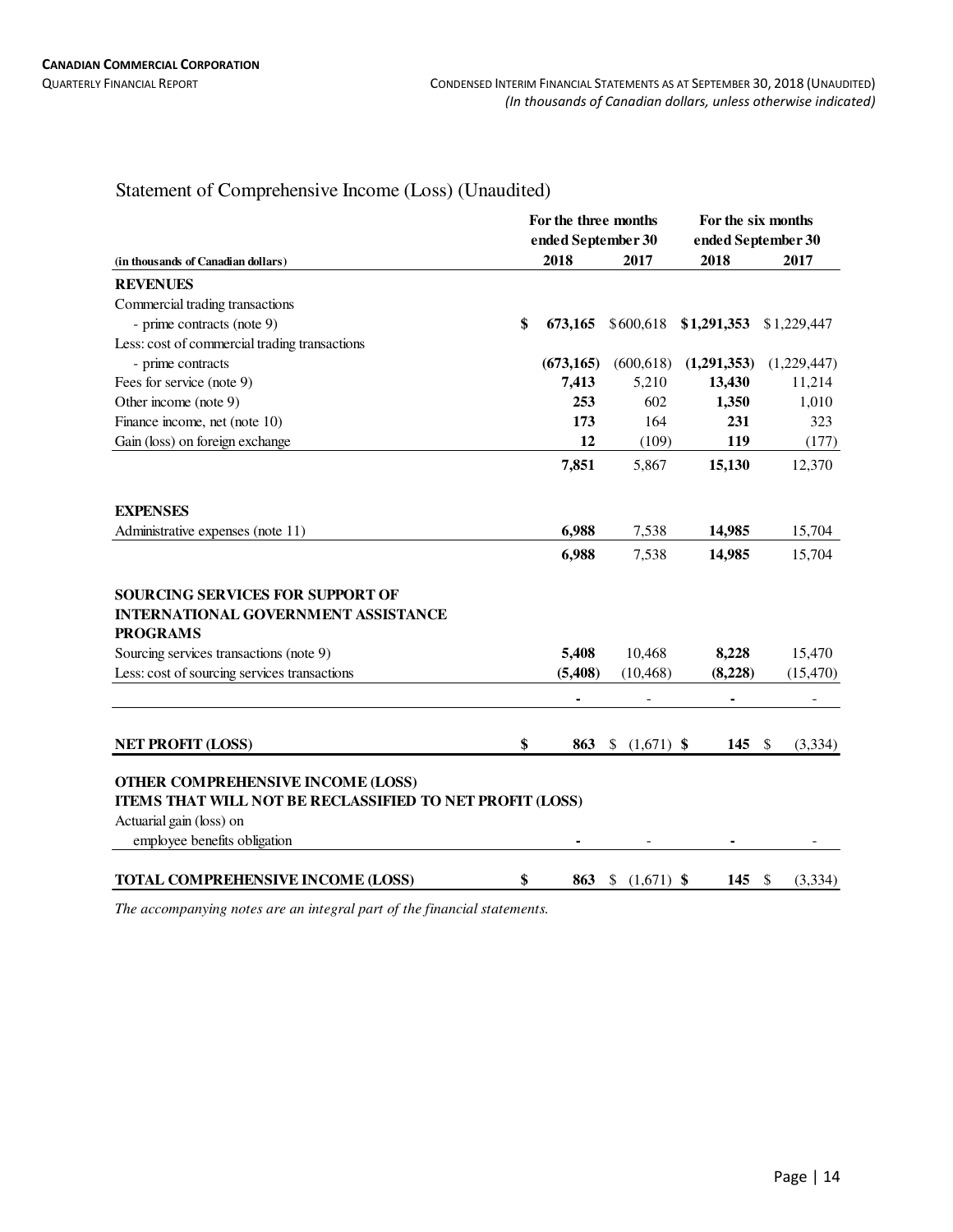# Statement of Changes in Equity (Unaudited)

| <b>Contributed</b><br>For the three and six months ended September 30, 2018<br><b>Surplus</b><br>(in thousands of Canadian dollars) |    |        | <b>Retained</b><br><b>Earnings</b> | <b>Total</b>  |        |  |
|-------------------------------------------------------------------------------------------------------------------------------------|----|--------|------------------------------------|---------------|--------|--|
| <b>BALANCE JUNE 30, 2018</b>                                                                                                        | \$ | 10,000 | \$<br>12,853                       | \$            | 22,853 |  |
| Net profit                                                                                                                          |    |        | 863                                |               | 863    |  |
| <b>BALANCE SEPTEMBER 30, 2018</b>                                                                                                   | \$ | 10,000 | \$<br>13,716 \$                    |               | 23,716 |  |
| <b>BALANCE MARCH 31, 2018</b>                                                                                                       | \$ | 10,000 | \$<br>13,571                       | <sup>\$</sup> | 23,571 |  |
| Net profit                                                                                                                          |    |        | 145                                |               | 145    |  |
| <b>BALANCE SEPTEMBER 30, 2018</b>                                                                                                   | \$ | 10,000 | \$<br>13,716                       | -S            | 23,716 |  |

| For the three and six months ended September 30, 2017<br>(in thousands of Canadian dollars) | <b>Contributed</b><br><b>Retained</b><br><b>Surplus</b><br><b>Earnings</b> |                   | <b>Total</b>  |         |               |         |
|---------------------------------------------------------------------------------------------|----------------------------------------------------------------------------|-------------------|---------------|---------|---------------|---------|
| <b>BALANCE JUNE 30, 2017</b>                                                                | \$                                                                         | 10,000            | \$            | 17,251  | <sup>\$</sup> | 27,251  |
| Net loss                                                                                    |                                                                            |                   |               | (1,671) |               | (1,671) |
| <b>BALANCE SEPTEMBER 30, 2017</b>                                                           | \$                                                                         | $10,000 \quad$ \$ |               | 15,580  | \$            | 25,580  |
| <b>BALANCE MARCH 31, 2017</b>                                                               | \$                                                                         | 10,000            | <sup>\$</sup> | 18,914  | -\$           | 28,914  |
| Net loss                                                                                    |                                                                            |                   |               | (3,334) |               | (3,334) |
| <b>BALANCE SEPTEMBER 30, 2017</b>                                                           | \$.                                                                        | 10,000            | S             | 15.580  | <sup>\$</sup> | 25,580  |

*The accompanying notes are an integral part of the financial statements.*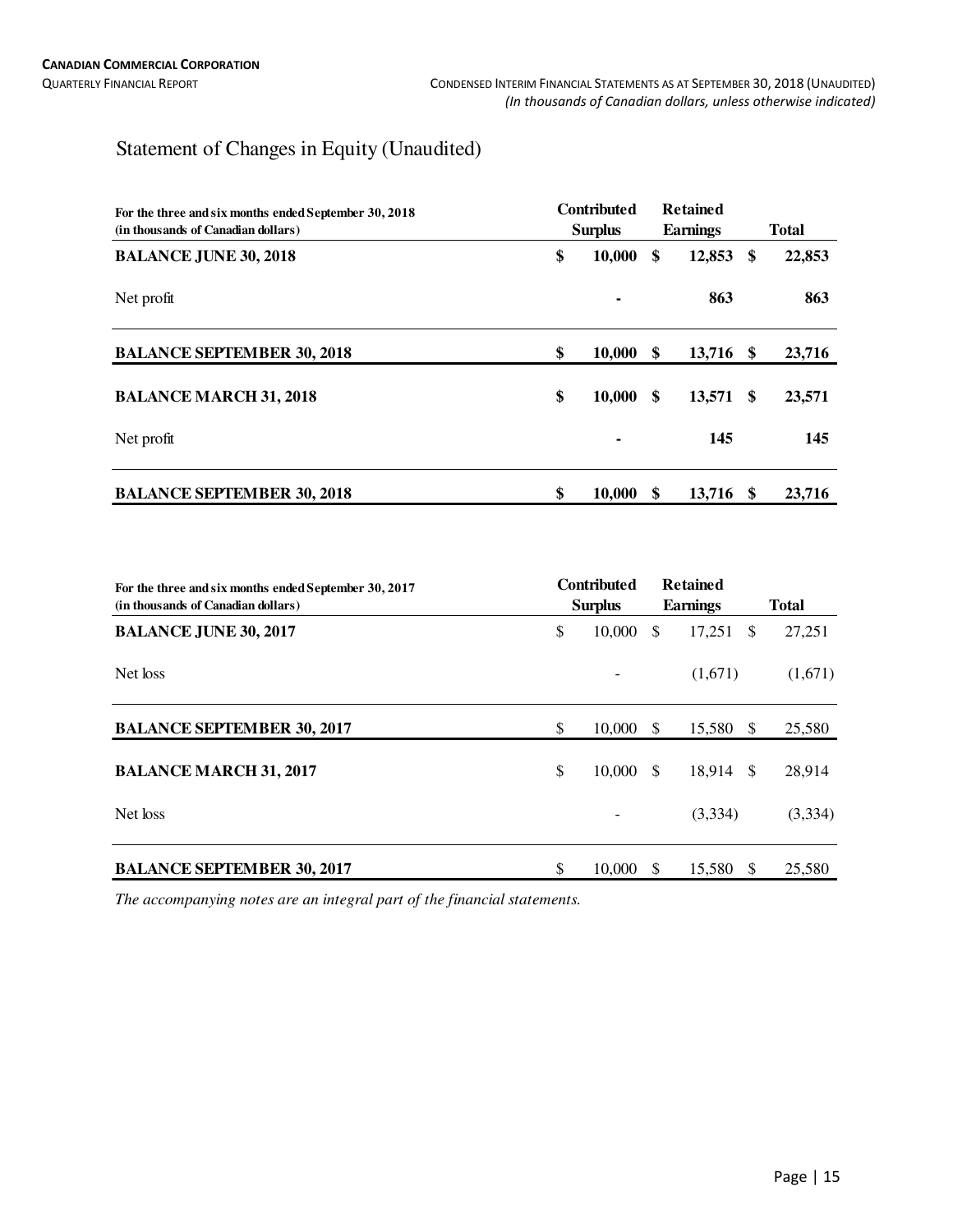# Statement of Cash Flows (Unaudited)

|                                                                 |    | For the three months<br>ended September 30 | For the six months<br>ended September 30 |             |               |          |
|-----------------------------------------------------------------|----|--------------------------------------------|------------------------------------------|-------------|---------------|----------|
| (in thousands of Canadian dollars)                              |    | 2018                                       | 2017                                     | 2018        |               | 2017     |
| <b>OPERATING ACTIVITIES</b>                                     |    |                                            |                                          |             |               |          |
| Net profit (loss)                                               | \$ | 863                                        | $$(1671)$ \\$                            | 145         | $\mathcal{S}$ | (3334)   |
| Adjustments to determine net cash from (used in) operating      |    |                                            |                                          |             |               |          |
| activities:                                                     |    |                                            |                                          |             |               |          |
| Depreciation                                                    |    | 113                                        | 113                                      | 226         |               | 221      |
| Employee benefit expense                                        |    | 49                                         | 50                                       | 98          |               | 99       |
| Employee benefit payments                                       |    |                                            | (99)                                     |             |               | (99)     |
| Effect of exchange rate changes on cash and cash                |    | (758)                                      | 952                                      | 216         |               | 1795     |
| Deferred lease incentives                                       |    | (66)                                       | (67)                                     | (132)       |               | (133)    |
| Change in working capital from:                                 |    |                                            |                                          |             |               |          |
| Trade receivables                                               |    | (257 532)                                  | (321 786)                                | (648113)    |               | (623948) |
| Advances to Canadian exporters                                  |    | (4229)                                     | 9798                                     | 5 1 4 0     |               | 38 775   |
| Trade payables and accrued liabilities                          |    | 285 059                                    | 291 607                                  | 658 381     |               | 596916   |
| Advances from foreign buyers and others                         |    | 15 679                                     | (16655)                                  | 3713        |               | (46757)  |
| Cash from (used by) operating activities                        |    | 39 178                                     | (37758)                                  | 19674       |               | (36465)  |
| <b>INVESTING ACTIVITIES</b>                                     |    |                                            |                                          |             |               |          |
| Acquisitions of property and equipment                          |    |                                            |                                          |             |               | (110)    |
| Cash used in investing activities                               |    |                                            |                                          |             |               | (110)    |
| Effect of exchange rate changes on cash and cash<br>equivalents |    | 758                                        | (952)                                    | (216)       |               | (1795)   |
|                                                                 |    |                                            |                                          |             |               |          |
| Net increase (decrease) in cash and cash equivalents            |    | 39 936                                     | (38710)                                  | 19 458      |               | (38 370) |
| Cash and cash equivalents at the beginning of period            |    | 22 877                                     | 76 770                                   | 43 355      |               | 76 430   |
| Cash and cash equivalents at the end of period                  | \$ | 62 813                                     | \$38 060                                 | \$<br>62813 | \$            | 38 060   |

*The accompanying notes are an integral part of the financial statements.*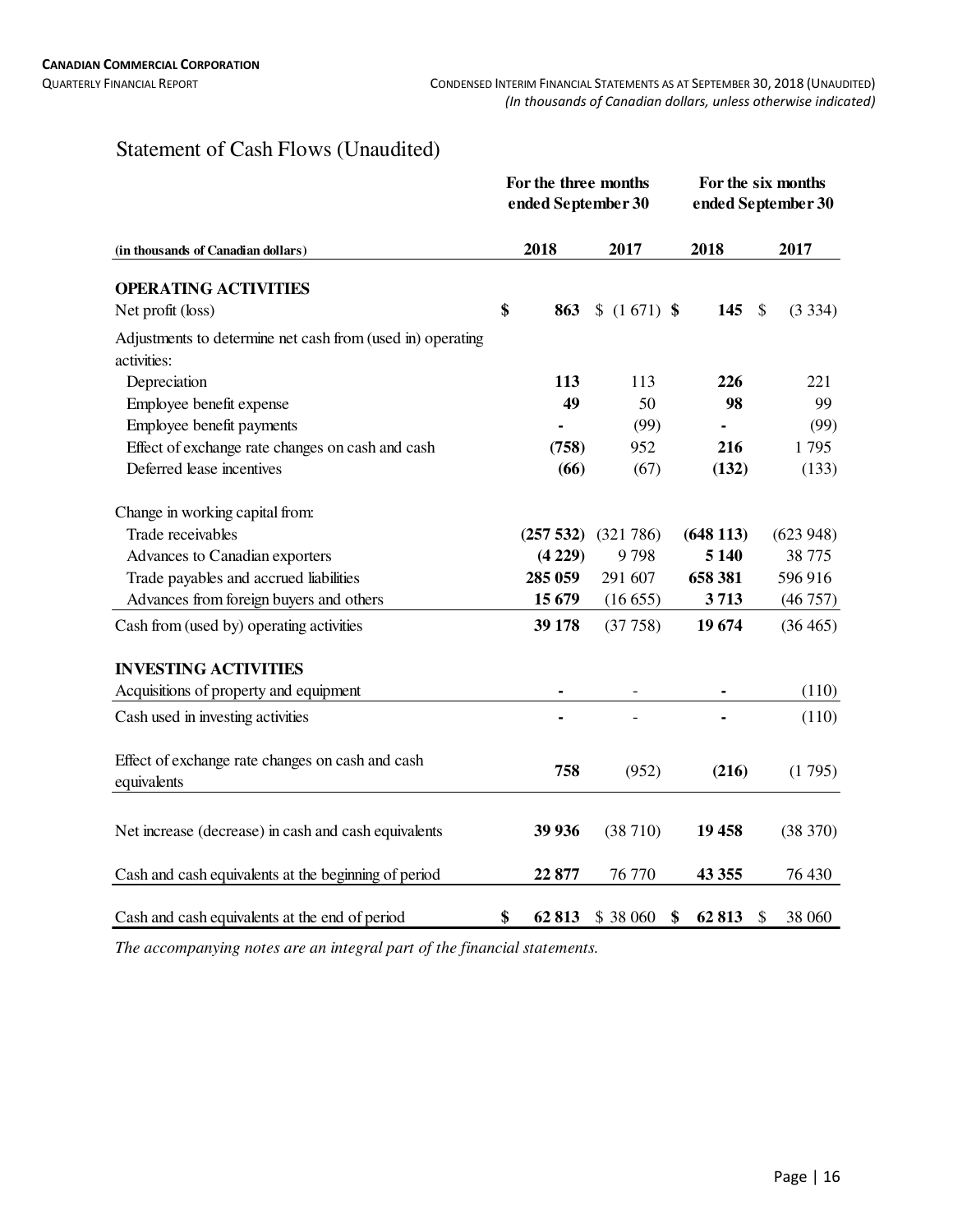# **Notes to Financial Statements**

# **September 30, 2018**

# **1. Nature, organization and funding**

The Canadian Commercial Corporation (the "Corporation") was established in 1946 by the *Canadian Commercial Corporation Act* ("Act"), is wholly owned by the Government of Canada and is an agent Crown corporation listed in Part I of Schedule III of the *Financial Administration Act* ("FAA"). The Corporation is domiciled in Canada with a head office located at 350 Albert Street, Ottawa, Ontario. The Corporation operates primarily in Canada with representation in Asia and South America.

The Corporation acts as the prime contracting agency when foreign governments, international organizations, or foreign private sector buyers wish to purchase products and services from Canada through the Government of Canada. The Corporation enters into contracts with these foreign buyers and into corresponding supply contracts with Canadian exporters. Additionally, the Corporation enters into sourcing services agreements to procure goods and services for international end use on behalf of the Government of Canada and foreign governments.

The Corporation's operations are funded primarily by fees for service.

In September 2008, the Corporation, together with a number of other Crown corporations, was issued a directive (P.C. 2008-1598) pursuant to Section 89 of the *FAA*, entitled *Order giving a direction to parent Crown corporations involved in commercial lending to give due consideration to the personal integrity of those they lend to or provide benefits to in accordance with Government's policy to improve the accountability and integrity of federal institutions*. The Corporation implemented the directive effective January 1, 2010 and has remained compliant with the directive since.

In July 2015, the Corporation was issued a directive (P.C. 2015-1110) pursuant to section 89 of the *FAA* to align its travel, hospitality, conference and event expenditure policies, guidelines and practices with Treasury Board policies, directives and related instruments on travel, hospitality, conference and event expenditures in a manner that is consistent with its legal obligations, and to report on the implementation of this directive in the Corporation's next corporate plan. The Corporation implemented the directive in August 2016 and has remained compliant with the directive since then.

The Corporation is not subject to the provisions of the *Income Tax Act*.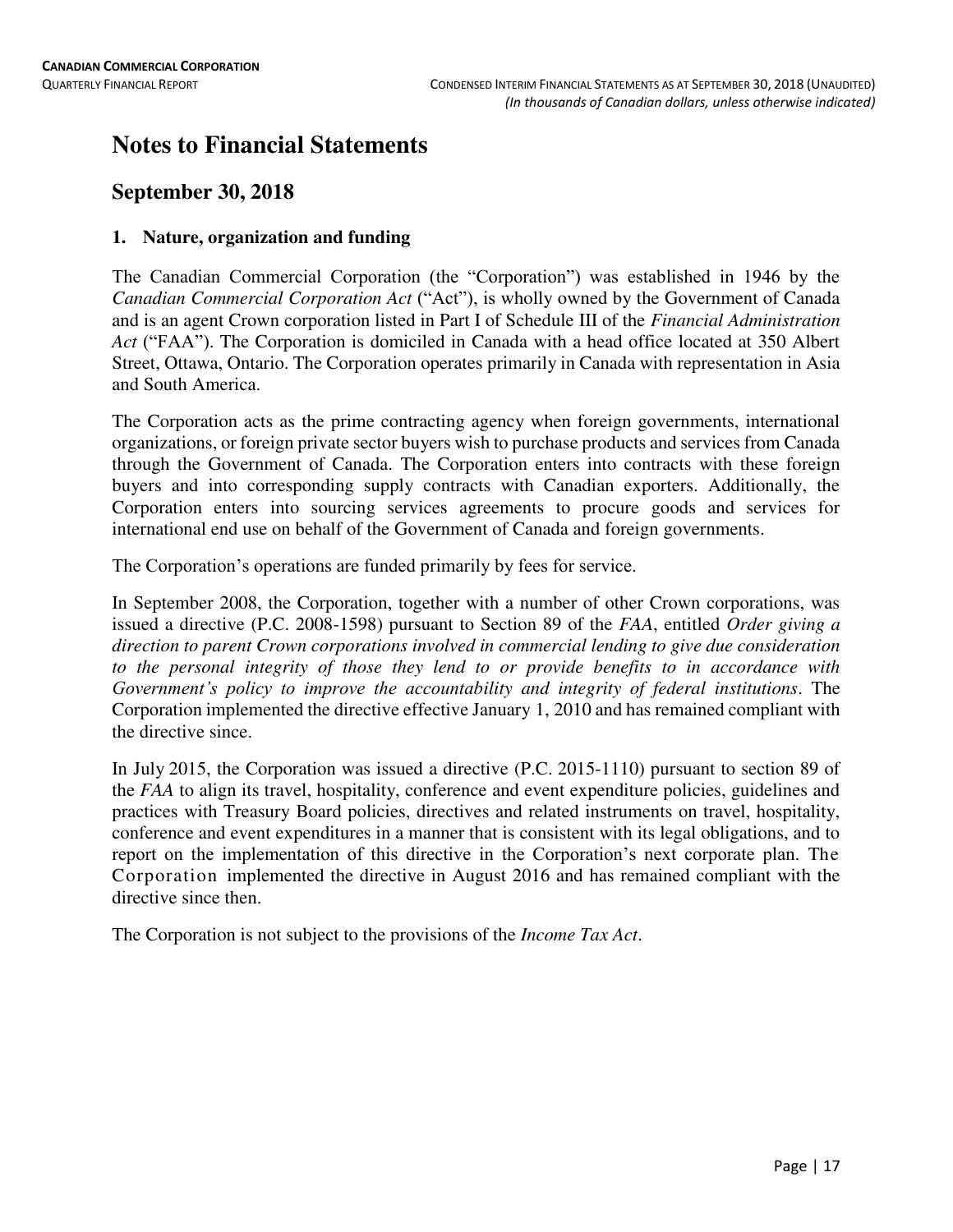# **2. Basis of preparation**

# *Compliance with International Financial Reporting Standards (IFRS)*

These condensed interim financial statements have been prepared in accordance with the Treasury Board of Canada *Standard on Quarterly Financial Reports for Crown Corporations* using the International Financial Reporting Standards ("IFRS") accounting policies adopted in the Corporation's audited annual financial statements as at and for the year ended March 31, 2018. These condensed interim financial statements do not include all of the information required for full annual financial statements and should be read in conjunction with the Corporation's Annual Report and audited financial statements for the year ended March 31, 2018.

As permitted by the Treasury Board of Canada Standard on Quarterly Financial Reports for Crown Corporations, management has elected to only reflect the changes from adoption of IFRS 15 and IFRS 9 standards in the Corporation's audited financial statements for the year ended March 31, 2019. This constitutes a departure from generally accepted accounting principles for the first application of IFRS 15 and IFRS 9, as the quarterly financial statements for the current period do not include the impact of the new accounting standards.

# *Basis of measurement*

The financial statements have been prepared on the historical cost basis, except for as permitted by IFRS and to the extent material, the following items:

- Derivative financial instruments are measured at fair value through profit or loss.
- Accrued employee benefit liabilities for post-employment benefit plans are recognized at the present value of the defined benefit obligations.

# *Use of estimates and judgments*

The preparation of financial statements in accordance with IFRS requires management to make judgments, estimates and assumptions that affect the application of accounting policies, the reported amounts of assets and liabilities, the disclosure of contingent assets and liabilities at the date of the financial statements and the reported amounts of revenues and expenses during the year. Actual results could differ significantly from estimates resulting in significant differences in the related financial statement balances.

Estimates and underlying assumptions are reviewed on an ongoing basis and in detail as at the date of the financial statements. Any changes in estimates are reflected in the financial statements in the period in which they become known and in any future periods affected. Management has used estimates to determine the useful lives of property and equipment, to account for employee benefits liabilities, provisions, lease commitments and contingencies and used judgment in determining whether a provision for contract remediation expenses should be recognized or disclosed.

Information about areas where management has exercised judgment and made significant use of estimates and assumptions are included in Note 14 – Guarantees.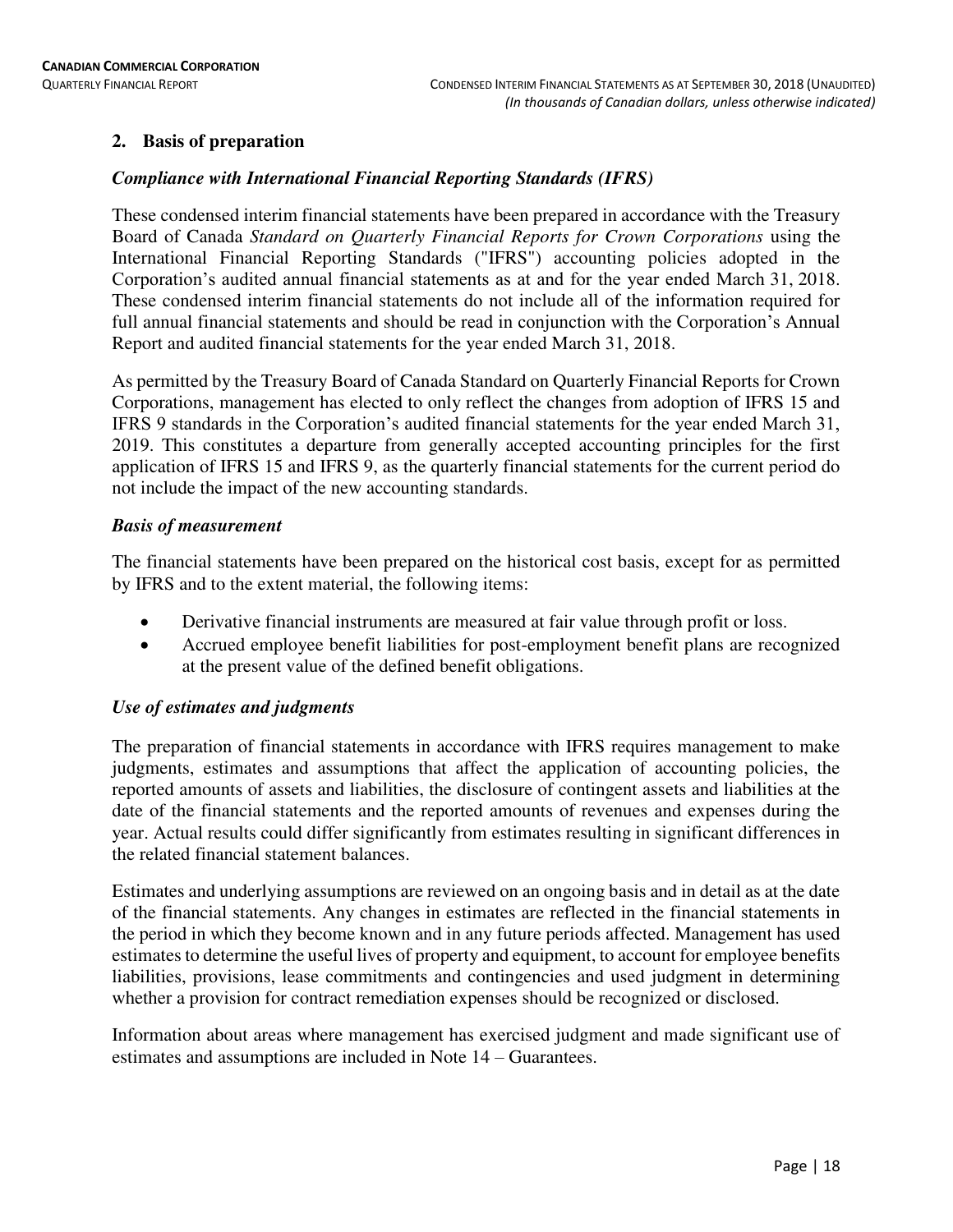# *Functional and presentation currency*

The Corporation's functional and presentation currency is the Canadian dollar.

#### **3. Significant accounting policies**

The accounting policies applied in the preparation of these condensed interim financial statements are consistent with those disclosed in the Corporation's audited annual financial statements for the year ended March 31, 2018.

# **4. Cash and cash equivalents**

Cash and cash equivalents included:

|                  | September 30, 2018 |              |                 | <b>March 31, 2018</b>   |     |  |
|------------------|--------------------|--------------|-----------------|-------------------------|-----|--|
|                  | Original           | Canadian     | <b>Original</b> | Canadian                |     |  |
|                  | currency           | dollars      | currency        | dollars                 |     |  |
| Canadian dollars | 31,973             | 31,973<br>\$ | 32,171          | 32,171<br>$\mathcal{S}$ |     |  |
| Euros            | 20,457             | 30,673       | 15,809          | 25,058                  |     |  |
| Chinese renminbi | 2,761              | 519          | 1,706           |                         | 349 |  |
| U.S. dollars     | (273)              | (352)        | (11,039)        | (14,223)                |     |  |
|                  |                    | 62,813<br>\$ |                 | 43,355<br>\$            |     |  |

The components of cash and cash equivalents were:

|                           | September 30,<br>2018 |               | March 31,<br>2018 |
|---------------------------|-----------------------|---------------|-------------------|
| Cash                      | 30,912<br>\$          | $\mathcal{S}$ | 20,476            |
| Notice deposits           | 10,126                |               | 10,014            |
| Short term investments    | 21,775                |               | 12,865            |
| Cash and cash equivalents | \$<br>62,813          |               | 43,355            |

Advances and holdbacks received from foreign buyers and others which will be remitted to Canadian exporters at later dates in accordance with contracts amounted to \$53.9 million as at September 30, 2018 (March 31, 2018 - \$45.0 million). Where contracted, these funds may accrue interest to the credit of the Canadian exporter or foreign buyer.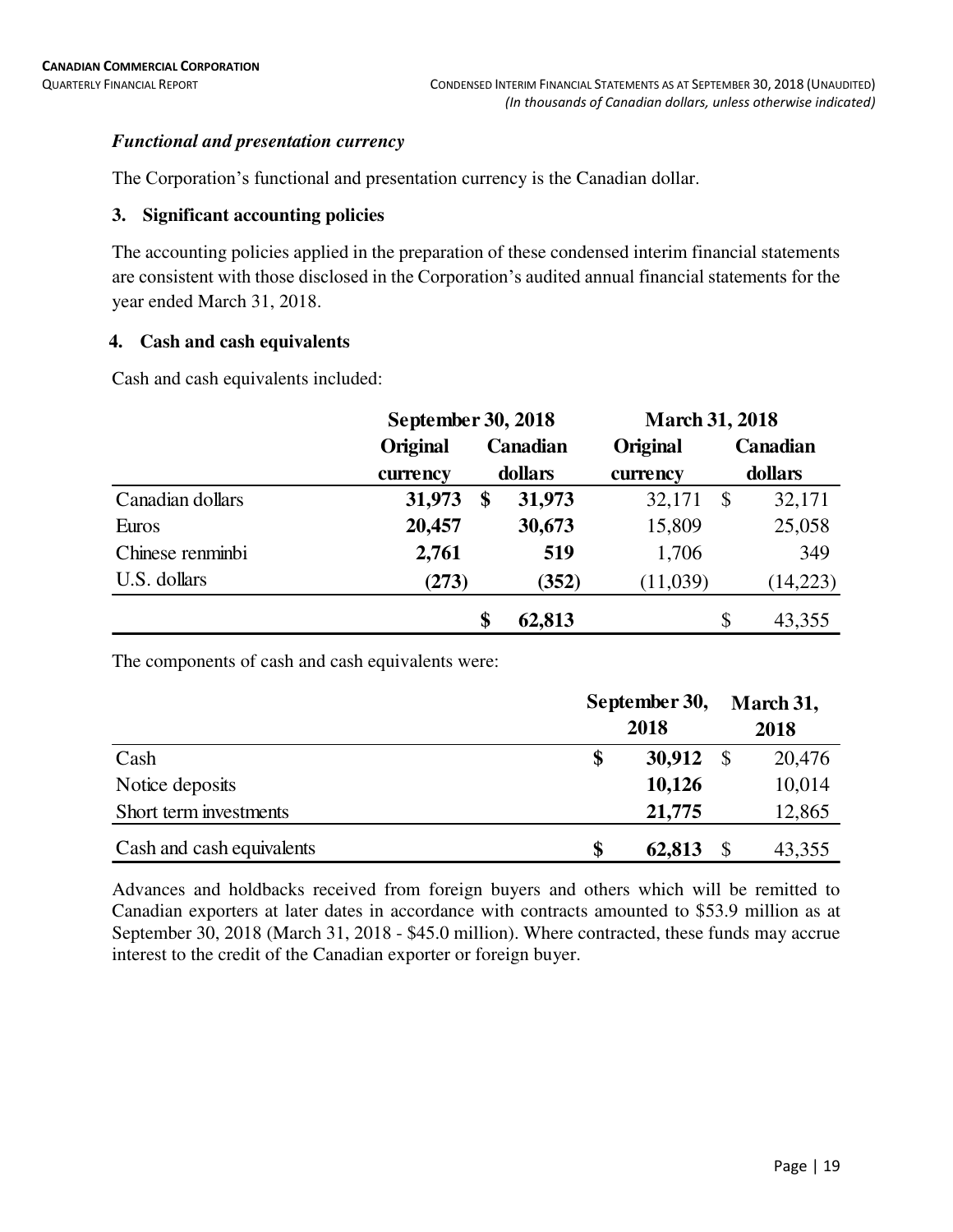# **5. Trade receivables and trade payables and accrued liabilities**

Trade receivables are based on normal international trade terms and are generally non-interest bearing. The Corporation's trade receivables consisted of the following:

|                     |              | September 30, 2018 March 31, 2018 |
|---------------------|--------------|-----------------------------------|
| Accrued receivables | $904,045$ \$ | 831,648                           |
| Trade receivables   | 956,780      | 381,064                           |
|                     | 1,860,825    | 1,212,712                         |

The currency profile of the Corporation's trade receivables as follows:

|                  |           | September 30, 2018 |           |                          | <b>March 31, 2018</b> |           |  |  |  |
|------------------|-----------|--------------------|-----------|--------------------------|-----------------------|-----------|--|--|--|
|                  | Original  | Canadian           |           | Original                 |                       | Canadian  |  |  |  |
|                  | currency  |                    | dollars   | currency                 |                       | dollars   |  |  |  |
| U.S. dollars     | 1,435,679 | \$                 | 1,854,179 | 935,022                  | $\mathbf{\$}$         | 1,204,682 |  |  |  |
| Canadian dollars | 8,235     |                    | 5,220     | 5,795                    |                       | 5,795     |  |  |  |
| Euros            | 948       |                    | 1,421     | 1,410                    |                       | 2,235     |  |  |  |
| Chinese renminbi | 26        |                    | 5         | $\overline{\phantom{0}}$ |                       |           |  |  |  |
|                  |           | \$                 | 1,860,825 |                          | \$                    | 1,212,712 |  |  |  |

Trade payables and accrued liabilities are due on normal trade terms. The Corporation's trade payables and accrued liabilities consisted of the following:

|                     | September 30, 2018 March 31, 2018 |           |
|---------------------|-----------------------------------|-----------|
| Accrued liabilities | 906,122                           | 837,967   |
| Trade payables      | 940,809                           | 350,501   |
| Deferred revenues   | 2.772                             | 2,854     |
|                     | \$<br>1,849,703                   | 1,191,322 |

The currency profile of the Corporation's trade payables and accrued liabilities was as follows:

|                  | September 30, 2018 |          | <b>March 31, 2018</b> |          |    |           |
|------------------|--------------------|----------|-----------------------|----------|----|-----------|
|                  | Original           | Canadian |                       | Original |    | Canadian  |
|                  | currency           |          | dollars               | currency |    | dollars   |
| U.S. dollars     | 1,421,965          | \$       | 1,836,469             | 907,207  | \$ | 1,168,845 |
| Canadian dollars | 8,390              |          | 8,390                 | 8,641    |    | 8,641     |
| Euros            | 3,229              |          | 4,812                 | 8,649    |    | 13,708    |
| Chinese renminbi | 172                |          | 32                    | 623      |    | 128       |
|                  |                    | \$       | 1,849,703             |          | \$ | 1,191,322 |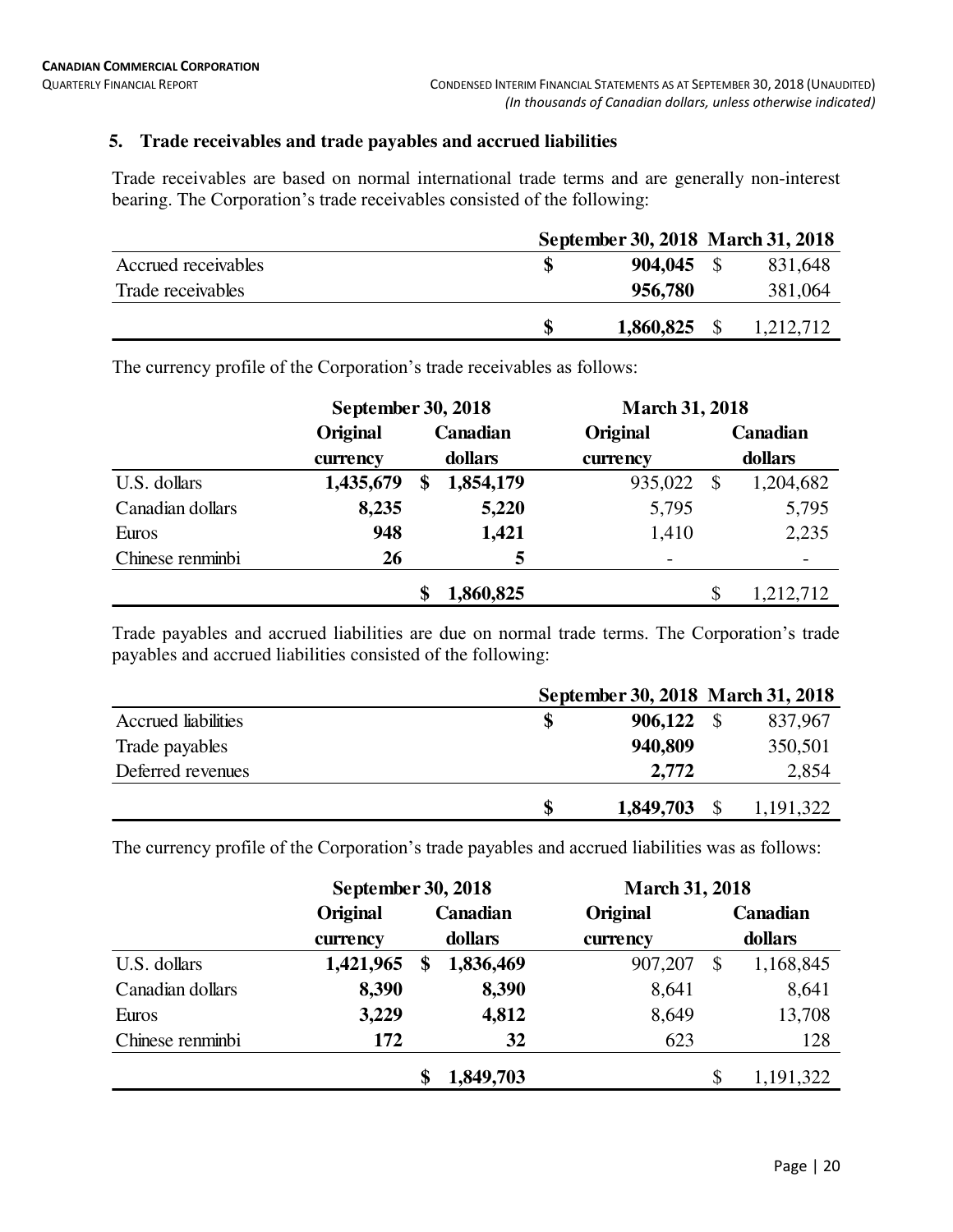Credit, market and liquidity risks relating to trade receivables and to trade payables and accrued liabilities are disclosed in Note 7.

# **6. Advances from foreign buyers and others, advances to Canadian exporters, progress work by Canadian exporters and progress work for foreign buyers**

Advances received from foreign buyers and others prior to work being performed and advances paid to Canadian exporters, under contract terms and conditions, are liquidated as the work is performed or upon delivery and acceptance by the foreign buyer in the normal course of business. During the six months ended September 30, 2018, the Corporation received \$51,967 in advances from foreign buyers and others (March 31, 2018 - \$113,949) and \$27,469 advance payments were paid to Canadian exporters (March 31, 2018 - \$44,643). The amount of advances expected to be recognized into income and expense over the next twelve months are respectively \$169,609 and \$123,945 (March 31, 2018 - \$161,433 and \$126,710) with the remaining \$17,505 and \$15,209 (March 31, 2018 - \$21,968 and \$17,584) to be recognized in more than twelve months.

Given the back-to-back nature of the Corporation's contracting with foreign buyers and Canadian exporters, the balances of progress work by Canadian exporters and progress work for foreign buyers are reduced by amounts that are equal and opposite. The reductions expected due to deliveries over the next twelve months are \$3,365,999 (March 31, 2018 - \$2,951,585) with the remaining \$2,910,091 (March 31, 2018 - \$2,780,148) to be delivered in more than twelve months.

# **7. Risk management and financial instruments**

As described in the Corporation's Annual Report and audited financial statements for the year ended March 31, 2018, the Corporation is exposed to credit risk, market risk and liquidity risk as a result of holding financial instruments. The following is a description of the most significant risks associated with financial instruments and how the Corporation manages its risk exposure:

# **(a) Credit risk**

Credit risk is the risk that one party to a financial instrument will cause a financial loss for the other party by failing to discharge an obligation and arises principally from the Corporation's cash and cash equivalents and trade receivables from foreign buyers. The carrying amount of financial assets recorded in the financial statements represents the maximum exposure to credit risk.

# *Cash and cash equivalents*

The Corporation invests surplus funds to earn investment income with the objective of maintaining safety of principal and providing adequate liquidity to meet cash flow requirements. The Corporation's exposure to credit risk from investing cash and cash equivalents is minimized through compliance with the Corporation's Board of Directors approved investment policy, which includes approved investment instruments and portfolio limits. The Corporation invests cash and cash equivalents in highly liquid demand deposits and temporary investments with a Canadian chartered bank. Investments must maintain credit ratings at or above thresholds identified from at least two of the agencies listed below:

- Moody's rating of P1
- Standard and Poor's (S&P) rating of A1
- Dominion Bond Rating Service (DBRS) rating of R1 (low)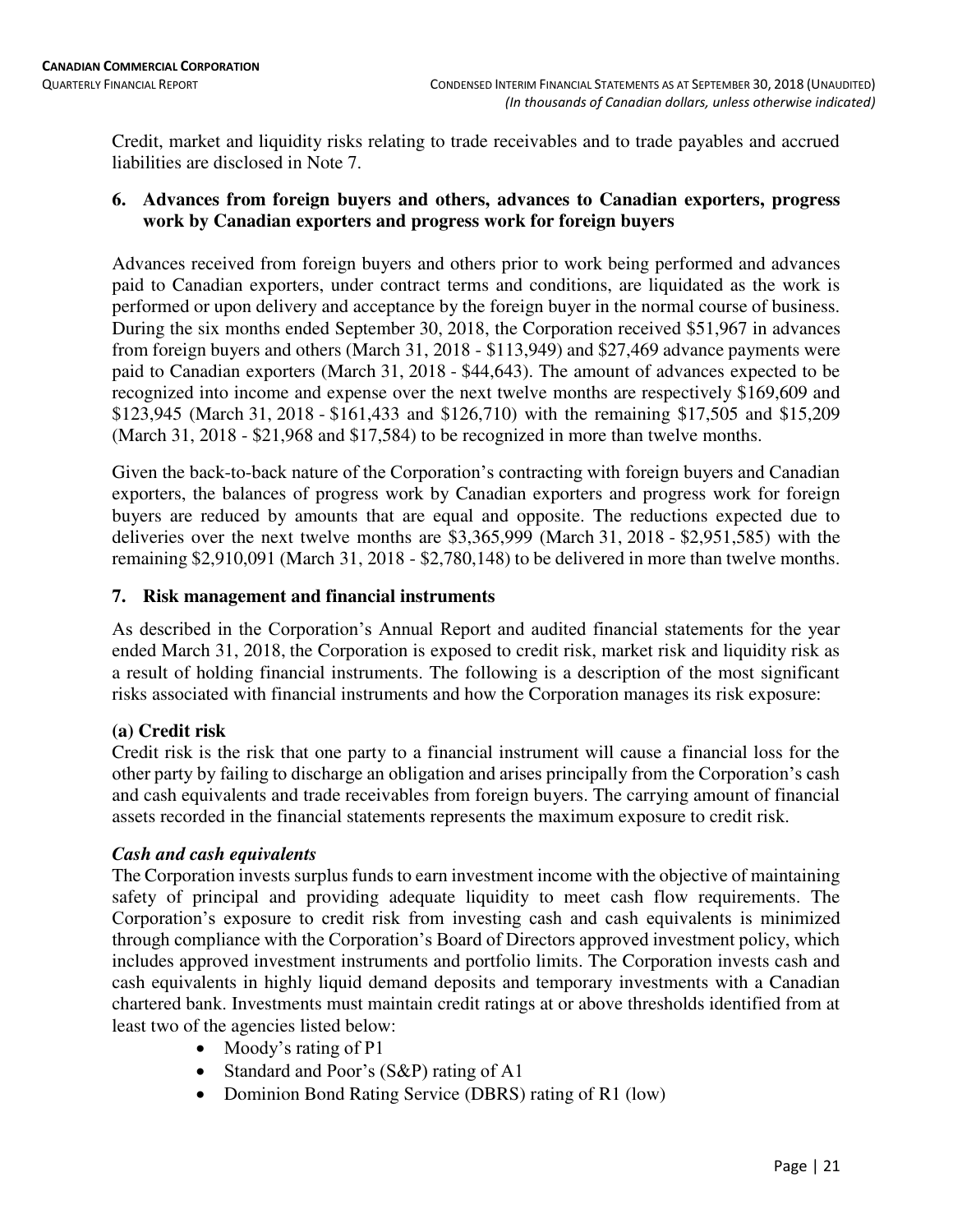#### *Trade receivables*

The Corporation generally mitigates credit risk related to trade receivables from export transactions through the domestic contracts with Canadian exporters. This is achieved through a back-to-back payment mechanism whereby exporters are paid when the Corporation has received the related payment from the foreign buyers. Where a foreign buyer is rated AAA by recognized rating agencies, the Corporation may agree to pay the Canadian exporter in advance of receiving the foreign buyer's payment, thereby creating a credit exposure. With the AAA rating, the credit risk is deemed mitigated and acceptable. During the six months ended September 30, 2018, 4% (March 31, 2018 - 4%) of the Corporation's trade receivables were from AAA credit rated foreign buyers.

The maximum exposure to credit risk for trade receivables by geographic region was as follows:

|                               | September 30, 2018 March 31, 2018 |           |                           |           |
|-------------------------------|-----------------------------------|-----------|---------------------------|-----------|
| Asia *                        | \$                                | 1,747,969 | $\boldsymbol{\mathsf{S}}$ | 1,147,480 |
| <b>United States</b>          |                                   | 68,736    |                           | 43,319    |
| Central America and Caribbean |                                   | 22,914    |                           | 5,096     |
| South America                 |                                   | 13,931    |                           | 7,732     |
| Canada                        |                                   | 5,079     |                           | 3,399     |
| Africa                        |                                   | 1,302     |                           | 3,451     |
| Europe                        |                                   | 894       |                           | 2,235     |
|                               | \$                                | 1,860,825 | $\boldsymbol{\mathsf{S}}$ | 1,212,712 |

\* Includes Middle East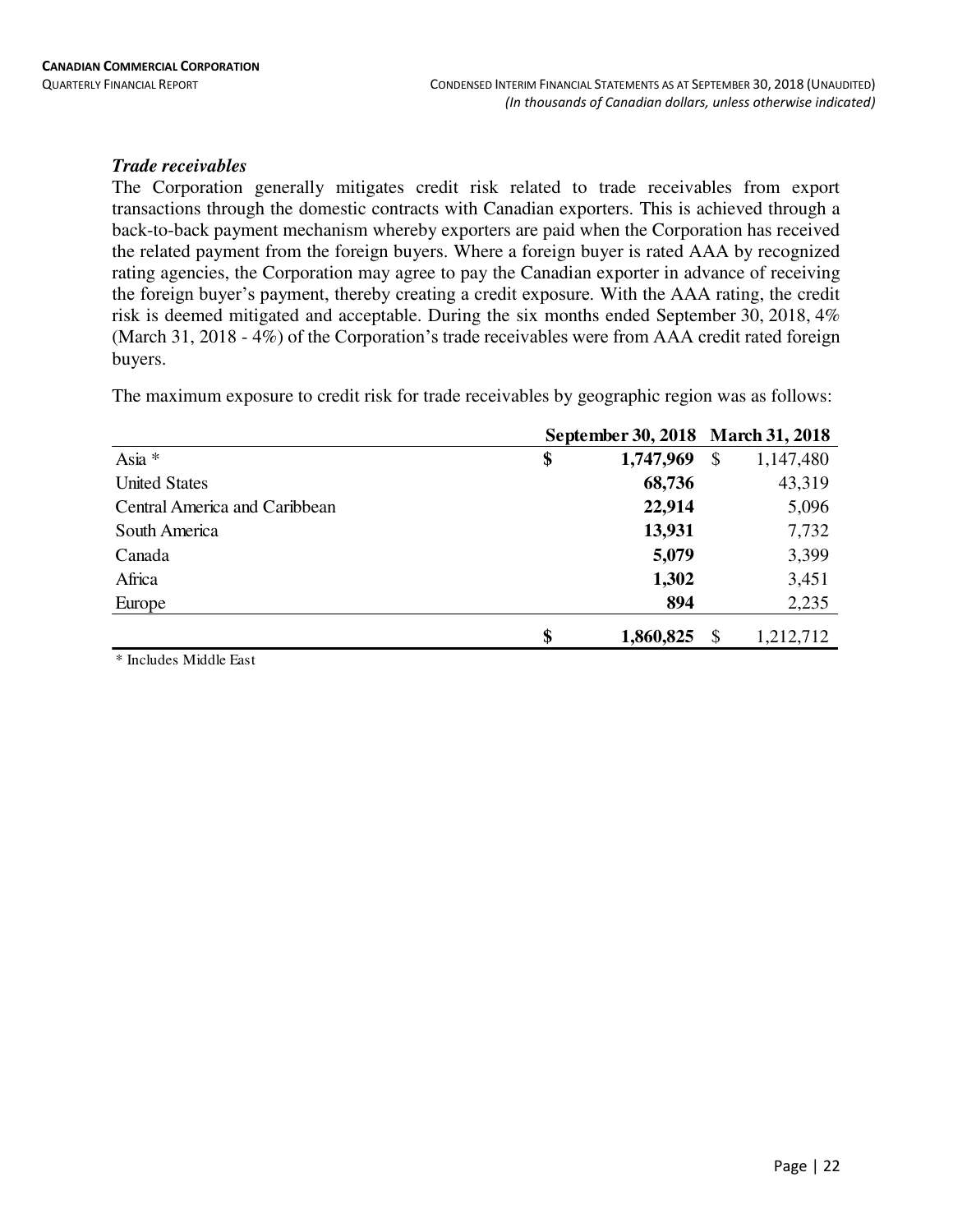The maturity profile of the Corporation's trade receivables was as follows:

|                       | September 30, 2018 March 31, 2018 |  |                        |
|-----------------------|-----------------------------------|--|------------------------|
| $\leq$ 1 year         |                                   |  | 1,859,871 \$ 1,211,825 |
| $> 1$ and $<$ 3 years | 954                               |  | 887                    |
|                       | $1,860,825$ \$                    |  | 1,212,712              |

Trade receivables are considered past due when the payor has failed to make the payment by the contractual due date. The ageing profile of the Corporation's past due trade receivables was as follows:

|                              | September 30, 2018 March 31, 2018 |  |        |  |
|------------------------------|-----------------------------------|--|--------|--|
| $\leq 30$ days               | 180,933                           |  | 5,229  |  |
| $>$ 30 days and $<$ 180 days | 705,679                           |  | 8,048  |  |
| $> 180$ days                 | 7,538                             |  | 1,021  |  |
|                              | 894,150                           |  | 14,298 |  |

The significant increase in past due trade receivables, is mostly attributable to the ABP contract. As the contract enters the delivery phase, the timing of invoicing and collections can have a significant impact when comparing figures from prior periods. All overdue trade receivables are considered fully collectable by the Corporation.

# *Collateral*

Commercial securities that have been pledged as collateral by Canadian exporters in the unlikely event of contractual non-performance were as follows:

|                   | September 30, 2018 March 31, 2018 |                          |
|-------------------|-----------------------------------|--------------------------|
| Holdbacks         | 5,941 \$                          | 5,927                    |
| Parent guarantees |                                   | 14,274,757 \$ 14,414,241 |

The amounts above approximate the fair values of collateral held.

# **(b) Market risk**

Market risk is the risk that the fair value or future cash flows of a financial instrument will fluctuate because of changes in market rates. Market risk comprises three types of risk: currency risk, interest rate risk and other price risk. The Corporation is not exposed to significant currency risk, interest rate risk or other price risk. The Corporation has no significant derivatives or embedded derivatives that require recognition as an asset or liability on the Statement of Financial Position.

#### **(c) Liquidity risk**

Liquidity risk is the risk that an entity will encounter difficulty in meeting obligations associated with financial liabilities that are settled by delivering cash or another financial asset.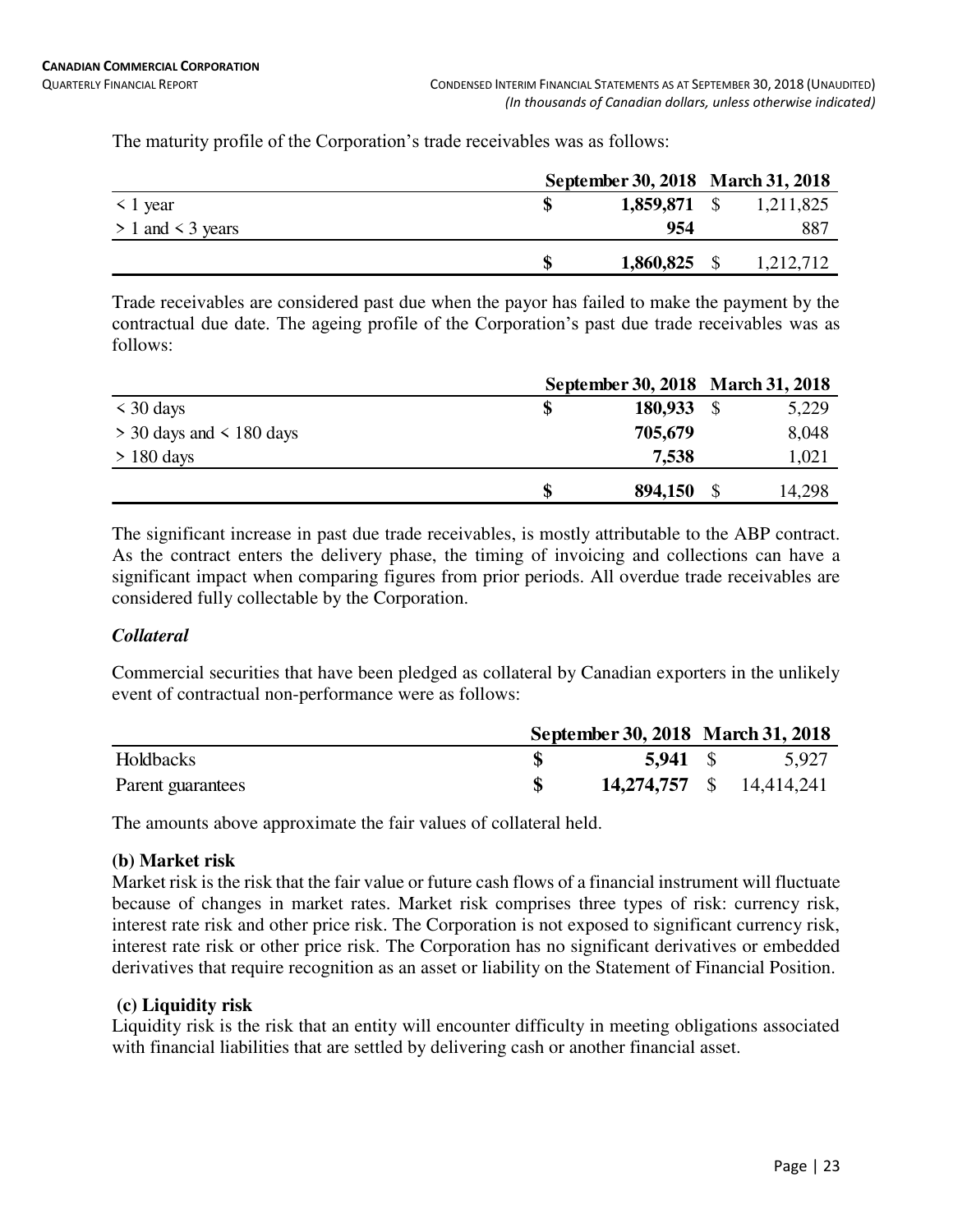Liquidity risk is minimized through compliance with the Corporation's investment policy whereby cash and cash equivalents is invested in highly liquid demand deposits and temporary investments with a Canadian financial institution in order to meet financial obligations on a timely basis.

A potential claim for damages on non-performance of contractual obligations could create liquidity risk for the Corporation. To mitigate this risk, the Corporation has contractual recourse that consists of, in all material respects, back-to-back contractual obligations from Canadian exporters in an amount equal to the value of the contract. In addition, in order to further mitigate its overall liquidity risk exposure from non-performance on contracts, depending upon the results of its due diligence, the Corporation may supplement this recourse by requiring commercial securities including holdbacks, bank guarantees, surety bonds, parent guarantees, insurance assignments, property liens, personal guarantees and shareholder cash held in trust with the Corporation.

Under contract terms, payments to Canadians exporters usually are not made in advance of receipt of payment from foreign buyers, and therefore do not expose the Corporation to liquidity risks.

The *Canadian Commercial Corporation Act* permits the Corporation to borrow from the Consolidated Revenue Fund or enter into other credit arrangements or indemnities from other sources for an amount not to exceed \$90.0 million.

The Corporation has a revolving credit facility providing access to funds for \$40.0 million (March 31, 2018 - \$40.0 million) Canadian or its U.S. dollar equivalent. Indebtedness under this agreement is unsecured and this credit facility has no expiry date. As at September 30, 2018, the draw on this line of credit was \$0.4 million (March 31, 2018 – \$14.2) million).

# *Trade payables and accrued liabilities*

Trade payables and accrued liabilities are due on normal trade terms. The maturity profile of the Corporation's trade payables and accrued liabilities was as follows:

|               | <b>September 30, 2018</b> | <b>March 31, 2018</b> |
|---------------|---------------------------|-----------------------|
| $\leq 1$ year | 1,849,703                 | 1,191,322             |
|               | $1,849,703$ \$            | 1,191,322             |

Due to the back to back nature of CCC's contracting operations, the trade payables balances are largely related to corresponding amounts in trade receivables presented earlier in this note. There are no onerous contracts identified as at September 30, 2018 and as at March 31, 2018.

# **8. Capital management**

The Corporation's objective with respect to capital is to preserve and strengthen its capital base through prudent risk management. This, coupled with the implementation of strategies to optimize operating surpluses ensures that capital is available to facilitate investments in people and processes and to mitigate any potential losses related to operational, performance and credit risk.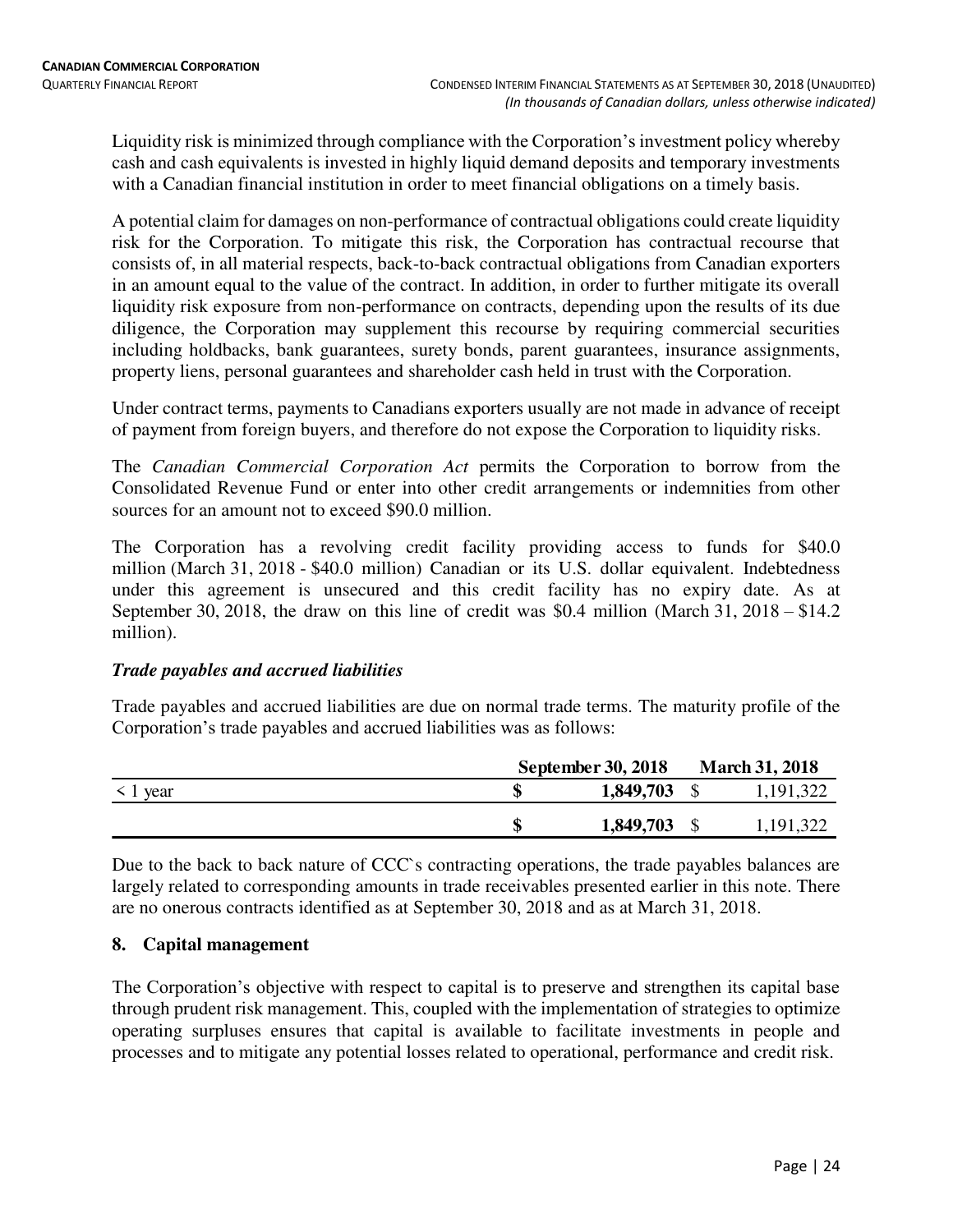Key strategies used by the Corporation to manage its capital base include minimizing contract remediation expenses, balancing smart growth with operating expenses, minimizing foreign exchange exposure, optimizing interest income. The Corporation may be required to return to the Government of Canada any part of capital deemed to be in excess of the amount required for the purposes for which the Corporation was constituted.

The Corporation's breakdown of supply of capital is as follows:

|                     | September 30, 2018 March 31, 2018 |        |        |
|---------------------|-----------------------------------|--------|--------|
| Contributed surplus |                                   | 10,000 | 10,000 |
| Retained earnings   |                                   | 13,716 | 13,571 |
|                     | \$                                | 23,716 | 23,571 |

#### **9. Commercial trading transactions, fees for service, other income and sourcing services transactions**

The Corporation facilitates sales of Canadian goods and services to foreign buyers including governments, international agencies and other buyers and receives revenues from commercial trading transactions related to prime contracts, fees for service and other income. The Corporation also engages in transactions related to sourcing services for support of international programs.

For the three and six month periods ended September 30, the profile by geographic region is as follows:

|                      | For the three months ended September 30 |                        |    |                 |    |              |                         |           |              |              |               |         |  |  |  |
|----------------------|-----------------------------------------|------------------------|----|-----------------|----|--------------|-------------------------|-----------|--------------|--------------|---------------|---------|--|--|--|
|                      |                                         |                        |    | 2018            |    |              | 2017<br><b>Sourcing</b> |           |              |              |               |         |  |  |  |
|                      |                                         |                        |    | <b>Sourcing</b> |    |              |                         |           |              |              |               |         |  |  |  |
|                      |                                         |                        |    | services        |    |              |                         |           |              | services     |               |         |  |  |  |
|                      |                                         | Revenues* transactions |    |                 |    | <b>Total</b> |                         | Revenues* |              | <b>Total</b> |               |         |  |  |  |
| Asia **              | \$                                      | 337,602                | \$ | 3,977           | \$ | 341,579      | \$                      | 321,569   | $\mathbb{S}$ | 4,732        | <sup>\$</sup> | 326,301 |  |  |  |
| <b>United States</b> |                                         | 166,059                |    |                 |    | 166,059      |                         | 196,510   |              | 1            |               | 196,511 |  |  |  |
| Central America      |                                         |                        |    |                 |    |              |                         |           |              |              |               |         |  |  |  |
| and Caribbean        |                                         | 110,574                |    | 54              |    | 110,628      |                         | 81,798    |              | 785          |               | 82,583  |  |  |  |
| Africa               |                                         | 28,990                 |    | 827             |    | 29,817       |                         | 3,613     |              | 338          |               | 3,951   |  |  |  |
| Europe               |                                         | 33,205                 |    | ۰               |    | 33,205       |                         | 2,131     |              | -            |               | 2,131   |  |  |  |
| South America        |                                         | 3,810                  |    | $\blacksquare$  |    | 3,810        |                         | 278       |              |              |               | 278     |  |  |  |
| Canada               |                                         | 591                    |    | 550             |    | 1,141        |                         | 507       |              | 4,612        |               | 5,119   |  |  |  |
| Australia            |                                         |                        |    | ۰               |    | ۰            |                         | 24        |              |              |               | 24      |  |  |  |
|                      | \$                                      | 680,831                | \$ | 5,408           | S  | 686,239      | \$.                     | 606,430   | \$           | 10,468       | S             | 616,898 |  |  |  |

\* Revenues include revenue related to Commercial Trading Transactions, Fees for Service and Other Income.

\*\* Includes Middle East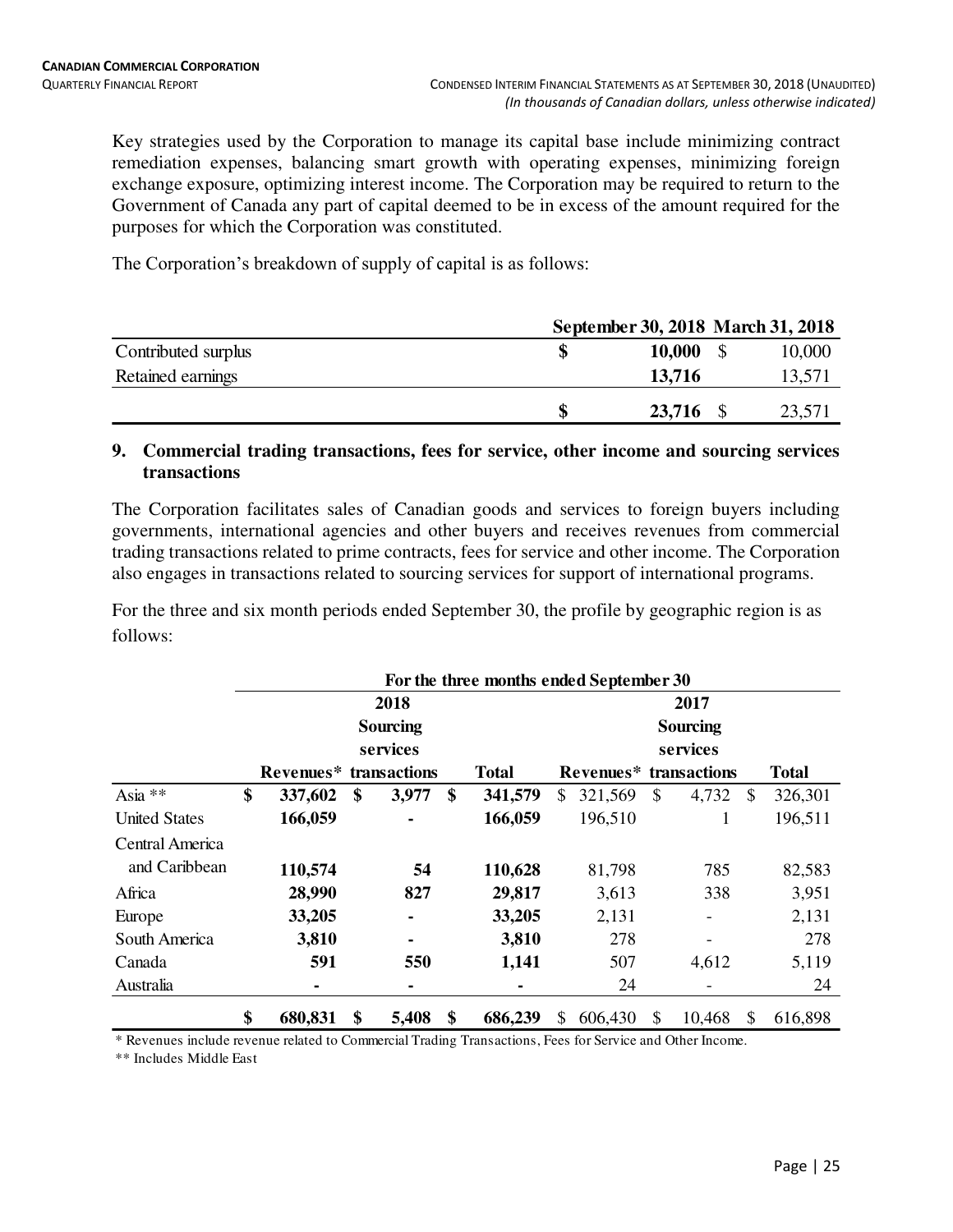QUARTERLY FINANCIAL REPORT **CONDENSED INTERIM FINANCIAL STATEMENTS AS AT SEPTEMBER 30, 2018 (UNAUDITED)** *(In thousands of Canadian dollars, unless otherwise indicated)*

|                      |                               |                 |    | For the six months ended September 30 |                        |              |          |               |              |  |  |  |  |
|----------------------|-------------------------------|-----------------|----|---------------------------------------|------------------------|--------------|----------|---------------|--------------|--|--|--|--|
|                      |                               | 2018            |    |                                       | 2017                   |              |          |               |              |  |  |  |  |
|                      |                               | <b>Sourcing</b> |    |                                       | <b>Sourcing</b>        |              |          |               |              |  |  |  |  |
|                      |                               | services        |    |                                       |                        |              | services |               |              |  |  |  |  |
|                      | <b>Revenues*</b> transactions |                 |    | <b>Total</b>                          | Revenues* transactions |              |          |               | <b>Total</b> |  |  |  |  |
| Asia **              | \$<br>668,150                 | \$<br>4,203     | \$ | 672,353                               | \$<br>646,736          | $\mathbb{S}$ | 5,590    | $\mathcal{S}$ | 652,326      |  |  |  |  |
| <b>United States</b> | 327,824                       | ۰               |    | 327,824                               | 367,162                |              |          |               | 367,163      |  |  |  |  |
| Central America      |                               |                 |    |                                       |                        |              |          |               |              |  |  |  |  |
| and Caribbean        | 211,371                       | 108             |    | 211,479                               | 201,185                |              | 785      |               | 201,970      |  |  |  |  |
| Africa               | 46,924                        | 2,707           |    | 49,631                                | 11,145                 |              | 1,732    |               | 12,877       |  |  |  |  |
| Europe               | 40,880                        | $\blacksquare$  |    | 40,880                                | 3,604                  |              | 9        |               | 3,613        |  |  |  |  |
| South America        | 9,142                         | ۰               |    | 9,142                                 | 10,477                 |              |          |               | 10,477       |  |  |  |  |
| Canada               | 1,842                         | 1,210           |    | 3,052                                 | 1,265                  |              | 7,353    |               | 8,618        |  |  |  |  |
| Australia            |                               | ٠               |    |                                       | 97                     |              |          |               | 97           |  |  |  |  |
|                      | \$<br>1,306,133               | \$<br>8,228     | \$ | 1,314,361                             | \$1,241,671            | \$           | 15,470   |               | \$1,257,141  |  |  |  |  |

\* Revenues include revenue related to Commercial Trading Transactions, Fees for Service and Other Income.

\*\* Includes Middle East

#### **10. Finance income, net**

For the three and six month periods ended September 30, the Corporation has recorded finance income and cost in relation to the following financial instruments:

|                                                        | For the three months<br>ended September 30 |       |    | For the six months ended<br>September 30 |        |  |      |  |
|--------------------------------------------------------|--------------------------------------------|-------|----|------------------------------------------|--------|--|------|--|
|                                                        |                                            | 2018  |    | 2017                                     | 2018   |  | 2017 |  |
| <b>Financial assets</b>                                |                                            |       |    |                                          |        |  |      |  |
| Finance income earned on cash and cash equivalents $\$ |                                            | 249 S |    | 219 S                                    | 386 \$ |  | 416  |  |
| <b>Financial liabilities</b>                           |                                            |       |    |                                          |        |  |      |  |
| Finance cost on payables and other liabilities         |                                            | (76)  |    | (55)                                     | (155)  |  | (93) |  |
|                                                        | S                                          | 173   | -8 | 64                                       | 231    |  | 323  |  |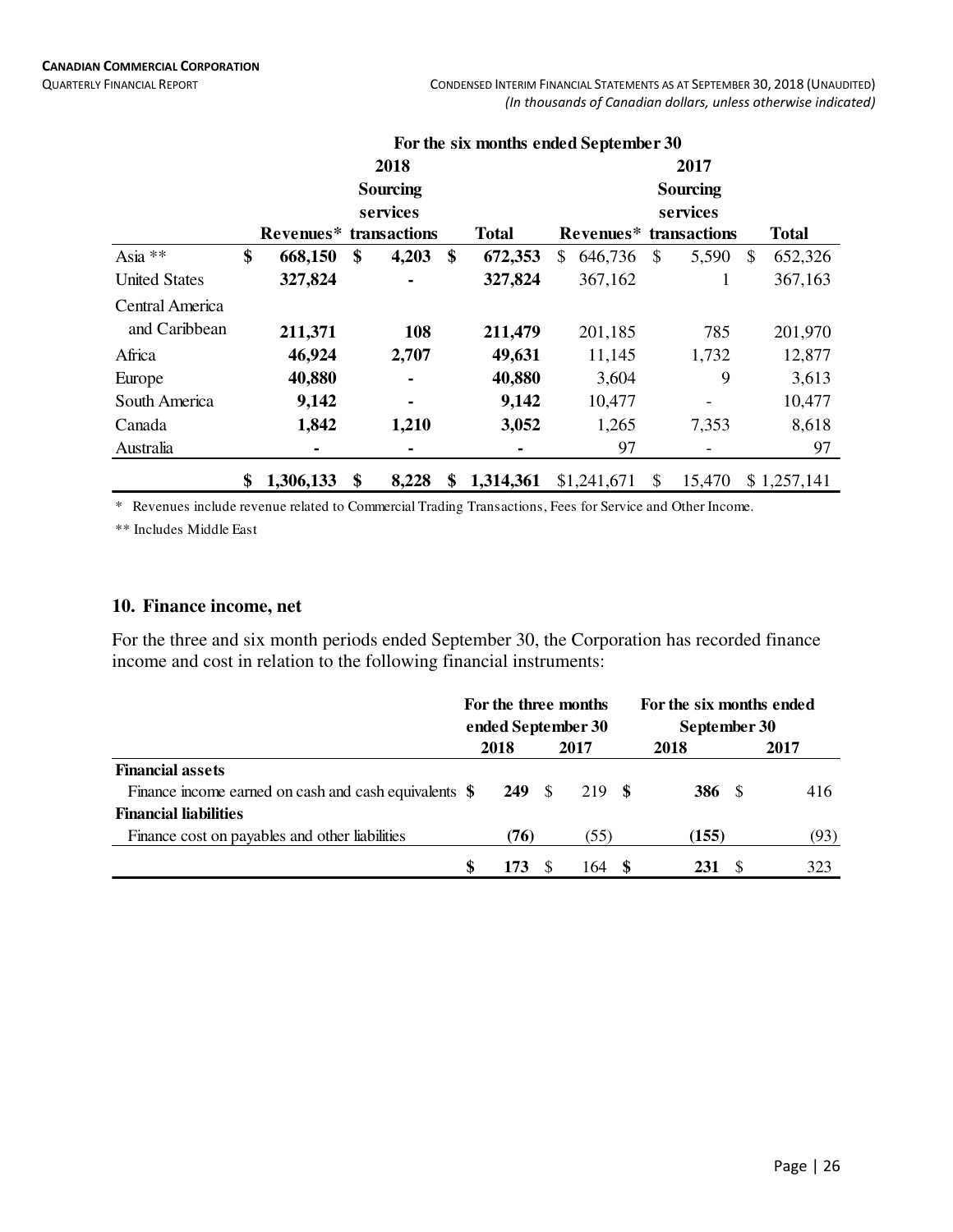# **11. Administrative expenses**

Administrative expenses for the three and six-month periods ended September 30 included the following:

|                                             | For the three months |                    |   | For the six months |                    |        |   |        |  |  |
|---------------------------------------------|----------------------|--------------------|---|--------------------|--------------------|--------|---|--------|--|--|
|                                             |                      | ended September 30 |   |                    | ended September 30 |        |   |        |  |  |
|                                             |                      | 2018               |   | 2017               |                    | 2018   |   | 2017   |  |  |
| Workforce compensation and related expenses | \$                   | 4,872              | S | 5,036              | \$                 | 10,027 | S | 10,211 |  |  |
| Contract management services                |                      | 662                |   | 675                |                    | 1,323  |   | 1,350  |  |  |
| Travel and hospitality                      |                      | 383                |   | 397                |                    | 944    |   | 870    |  |  |
| Rent and related expenses                   |                      | 373                |   | 509                |                    | 808    |   | 917    |  |  |
| Consultants                                 |                      | 329                |   | 518                |                    | 703    |   | 979    |  |  |
| Software, hardware and support              |                      | 65                 |   | 63                 |                    | 464    |   | 487    |  |  |
| Communications                              |                      | 95                 |   | 132                |                    | 240    |   | 297    |  |  |
| Depreciation                                |                      | 113                |   | 113                |                    | 226    |   | 221    |  |  |
| Other expenses                              |                      | 96                 |   | 95                 |                    | 250    |   | 372    |  |  |
|                                             | \$                   | 6,988              | S | 7,538              | S                  | 14,985 | S | 15,704 |  |  |

# **12. Parliamentary appropriation**

No appropriation was authorized by the Parliament of Canada since the end of 2016-2017 fiscal year.

# **13. Related party transactions**

The Corporation is related in terms of common ownership to all Government of Canada departments, agencies and Crown corporations. The Corporation enters into transactions with these entities in the normal course of business, under the same terms and conditions that apply to unrelated parties, and as such the transactions approximate fair value.